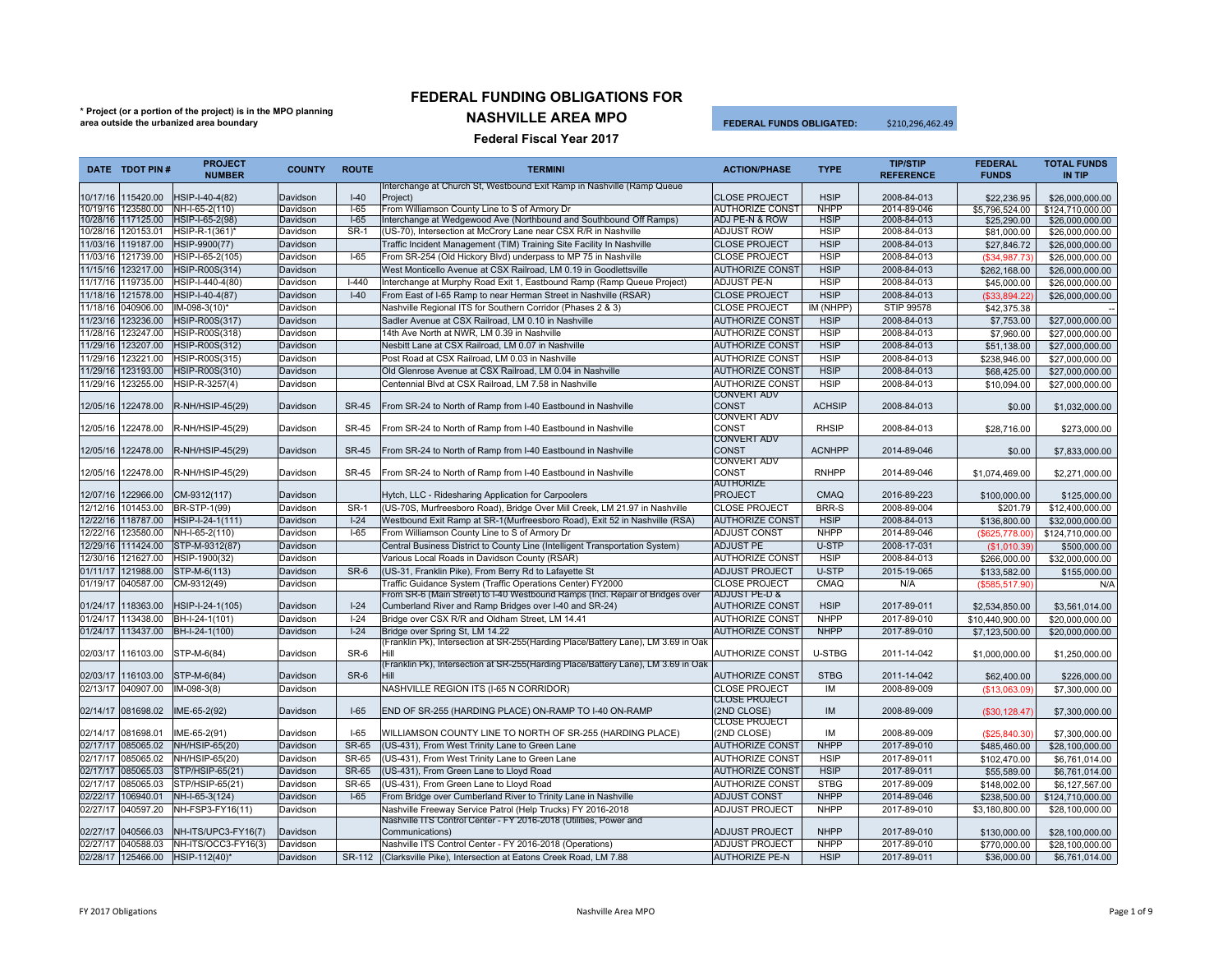|          | 03/01/17 109796.00 | HSIP-IE-440-4(76)    | Davidson | $I-440E$      | Intersection at I-24                                                            | <b>CLOSE PROJECT</b>    | <b>HSIP</b>   | 2008-84-013  | (S4.889.48)    | \$32,000,000.00  |
|----------|--------------------|----------------------|----------|---------------|---------------------------------------------------------------------------------|-------------------------|---------------|--------------|----------------|------------------|
|          | 03/10/17 121627.00 | HSIP-1900(32)        | Davidson |               | Various Local Roads in Davidson County (RSAR)                                   | <b>ADJUST CONST</b>     | <b>HSIP</b>   | 2008-84-013  | (\$67,650.00)  | \$32,000,000.00  |
|          | 03/14/17 125581.00 | HSIP-I-40-5(147)     | Davidson | $I-40$        | at SR-24(Charlotte Pike) Westbound Exit Ramp, LM 9.65                           | <b>AUTHORIZE PE-N</b>   | <b>HSIP</b>   | 2017-89-011  | \$36,000.00    | \$9,761,014.00   |
|          | 03/28/17 113437.00 | BH-I-24-1(100)       | Davidson | $I-24$        | Bridge over Spring St, LM 14.22                                                 | ADJUST CONST            | <b>NHPP</b>   | 2017-89-010  | \$1,942,724.00 | \$28,100,000.00  |
|          | 03/28/17 113438.00 | BH-I-24-1(101)       | Davidson | $I-24$        | Bridge over CSX R/R and Oldham Street, LM 14.41                                 | <b>ADJUST CONST</b>     | <b>NHPP</b>   | 2017-89-010  | \$2,273,456.00 | \$28,100,000.00  |
|          | 03/30/17 040597.13 | NH-FSP3-FY14(6)      | Davidson |               | Nashville Freeway Service Patrol (Help Trucks) FY 2014-2016                     | <b>CLOSE PROJECT</b>    | <b>NHPP</b>   | 2014-89-046  | (\$349,330.74) | \$124,710,000.00 |
|          |                    |                      |          |               | Nashville ITS Control Center - FY 2014-2016 (Utilities, Power and               |                         |               |              |                |                  |
|          | 03/30/17 040566.02 | NH-ITS/UPC3-FY14(4)  | Davidson |               | Communications)                                                                 | <b>CLOSE PROJECT</b>    | <b>NHPP</b>   | 2014-89-046  | \$103.093.25   | \$124.710.000.00 |
|          | 04/05/17 123853.00 | STP-NH/HSIP-11(88)   | Davidson | <b>SR-11</b>  | (US-31W), From South of SR-155 to North of SR-45                                | <b>AUTHORIZE CONST</b>  | <b>HSIP</b>   | 2017-89-011  | \$102,795.00   | \$12,761,014.00  |
|          | 04/05/17 123853.00 | STP-NH/HSIP-11(88)   | Davidson | SR-11         | (US-31W), From South of SR-155 to North of SR-45                                | <b>AUTHORIZE CONST</b>  | <b>STBG</b>   | 2017-89-009  | \$623,999.00   | \$8,627,567.00   |
|          | 04/05/17 123849.00 | NH/HSIP-155(27)      | Davidson | SR-155        | From Bridge over Two Rivers Pkwy to W of ramp from McGavock Pike                | <b>AUTHORIZE CONST</b>  | <b>HSIP</b>   | 2017-89-011  | \$231,915.00   | \$12,761,014.00  |
| 04/05/17 | 123849.00          | NH/HSIP-155(27)      | Davidson | SR-155        | From Bridge over Two Rivers Pkwy to W of ramp from McGavock Pike                | <b>AUTHORIZE CONST</b>  | <b>NHPP</b>   | 2017-89-010  | \$1,662,523.00 | \$33,100,000.00  |
| 04/05/17 | 125299.00          | NH/HSIP-6(124)       | Davidson | SR-6          | (US-31E), From Gallatin Pike to SR-45                                           | <b>AUTHORIZE CONST</b>  | <b>HSIP</b>   | 2017-89-011  | \$726,453.00   | \$12,761,014.00  |
| 04/05/17 | 125299.00          | NH/HSIP-6(124)       | Davidson | $SR-6$        | (US-31E), From Gallatin Pike to SR-45                                           | <b>AUTHORIZE CONST</b>  | <b>NHPP</b>   | 2017-89-010  | \$841,994.00   | \$33,100,000.00  |
|          |                    |                      |          |               |                                                                                 |                         |               |              |                |                  |
| 04/06/17 | 120239.00          | PHSIP/NH-SIP-251(17) | Davidson | <b>SR-251</b> | From Tidwell Road to South of Tolbent Road, includes Interchange at I-40 (RSAR) | <b>AUTHORIZE CONST</b>  | <b>NHPP</b>   | 2017-89-010  | \$76,800.00    | \$33,100,000.00  |
|          | 04/06/17 118795.00 | HSIP-I-40-4(84)      | Davidson | $I-40$        | From Near Elm Hill Pike to Near Ramp to Spence Lane (RSA)                       | <b>AUTHORIZE CONST</b>  | <b>HSIP</b>   | 2017-89-011  | \$91,000.00    | \$12,761,014.00  |
|          | 04/12/17 125309.00 | STP-M-NH-1(372)      | Davidson | <b>SR-1</b>   | (US-41), From Ramp to I-24 Westbound to Foothill Drive                          | <b>AUTHORIZE PE-N</b>   | <b>U-STBG</b> | 2014-111-027 | \$80,000.00    | \$100,000.00     |
|          | 04/12/17 123838.00 | STP-M-NH-6(120)      | Davidson | SR-6          | (US-31E). From Alta Loma Road to Liberty Lane in Nashville                      | <b>AUTHORIZE PE-N</b>   | U-STBG        | 2014-111-026 | \$240.000.00   | \$300,000.00     |
|          |                    |                      |          |               | (US-31E, Gallatin Road), Bridge over CSX R/R, LM 19.43(SBL) and LM              |                         |               |              |                |                  |
| 04/27/17 | 101636.00          | BR-NH-6(50)          | Davidson | SR-6          | 19.47(NBL) in Nashville                                                         | <b>CLOSE PROJECT</b>    | <b>BRR-S</b>  | 2008-88-011  | (S83.511.84)   | \$29,083,874.00  |
|          | 05/02/17 085065.02 | NH/HSIP-65(20)       | Davidson | SR-65         | (US-431), From West Trinity Lane to Green Lane                                  | <b>ADJUST CONST</b>     | <b>NHPP</b>   | 2017-89-010  | (\$62,260.00)  | \$33,100,000.00  |
|          | 05/02/17 085065.02 | NH/HSIP-65(20)       | Davidson | <b>SR-65</b>  | (US-431), From West Trinity Lane to Green Lane                                  | <b>ADJUST CONST</b>     | <b>HSIP</b>   | 2017-89-011  | (S18.470.00)   | \$12,761,014.00  |
|          | 05/03/17 085065.03 | STP/HSIP-65(21)      | Davidson | SR-65         | (US-431), From Green Lane to Lloyd Road                                         | <b>ADJUST CONST</b>     | <b>HSIP</b>   | 2017-89-011  | (\$7,589.00    | \$12,761,014.00  |
|          | 05/03/17 085065.03 | STP/HSIP-65(21)      | Davidson | <b>SR-65</b>  | (US-431), From Green Lane to Lloyd Road                                         | <b>ADJUST CONST</b>     | <b>STBG</b>   | 2017-89-009  | (\$15,202.00)  | \$8,627,567.00   |
| 05/05/17 | 120535.00          | HSIP-R00S(204)       | Davidson |               | Coley Davis Road at CSX Railroad, LM 1.955 in Nashville                         | <b>CLOSE PROJECT</b>    | <b>HSIP</b>   | 2008-84-013  | (\$9,226.05)   | \$32,000,000.00  |
| 05/16/17 | 120925.00          | NH/HSIP-1(344)       | Davidson | <b>SR-1</b>   | (US-41), From Transit Avenue to Metropolitan Nashville Airport Authority Area   | <b>ADJUST CONST</b>     | <b>HSIP</b>   | 2008-84-013  | (\$132,300.00) | \$32,000,000,00  |
| 05/16/17 | 120925.00          | NH/HSIP-1(344)       | Davidson | <b>SR-1</b>   | (US-41), From Transit Avenue to Metropolitan Nashville Airport Authority Area   | <b>ADJUST CONST</b>     | <b>NHPP</b>   | 2014-89-046  | (\$484,000.00) | \$124,710,000.00 |
|          |                    | STP-M-4451(2)        | Davidson |               | Conference Drive, From SR-174 (Long Hollow Pike) to SR-6 (Gallatin Pike)        | <b>AUTHORIZE PE-D</b>   | <b>U-STBG</b> | 2011-19-020  |                |                  |
|          | 05/16/17 120327.00 |                      |          |               |                                                                                 |                         |               |              | \$45,000.00    | \$56,250.00      |
| 05/22/17 | 104135.01          | STP/HSIP-24(58)      | Davidson | <b>SR-24</b>  | (US-70), From West of Browns Creek Bridge to SR-155                             | <b>CLOSE PROJECT</b>    | <b>HSIP</b>   | 2008-84-013  | (\$85,092.41)  | \$32,000,000.00  |
|          | 05/22/17 104135.01 | STP/HSIP-24(58)*     | Davidson | <b>SR-24</b>  | (US-70), From West of Browns Creek Bridge to SR-155                             | <b>CLOSE PROJECT</b>    | <b>STP</b>    | 2014-89-047  | (\$119,404.66) | \$23,000,000.00  |
| 05/30/17 | 123853.00          | STP-NH/HSIP-11(88)   | Davidson | SR-11         | (US-31W), From South of SR-155 to North of SR-45                                | <b>ADJUST CONST</b>     | <b>HSIP</b>   | 2017-89-011  | (\$8,427.00)   | \$12,761,014.00  |
| 05/30/17 | 123853.00          | STP-NH/HSIP-11(88)   | Davidson | <b>SR-11</b>  | (US-31W), From South of SR-155 to North of SR-45                                | <b>ADJUST CONST</b>     | <b>STBG</b>   | 2017-89-009  | (\$100.392.00  | \$8,627,567.00   |
| 05/30/17 | 125299.00          | NH/HSIP-6(124)       | Davidson | $SR-6$        | (US-31E). From Gallatin Pike to SR-45                                           | <b>ADJUST CONST</b>     | <b>HSIP</b>   | 2017-89-011  | (\$60,211.00)  | \$12,761,014.00  |
| 05/30/17 | 125299.00          | NH/HSIP-6(124)       | Davidson | SR-6          | (US-31E), From Gallatin Pike to SR-45                                           | <b>ADJUST CONST</b>     | <b>NHPP</b>   | 2017-89-010  | (\$173,909.00) | \$35,100,000.00  |
| 05/30/17 | 123849.00          | NH/HSIP-155(27)      | Davidson | SR-155        | From Bridge over Two Rivers Pkwy to W of ramp from McGavock Pike                | <b>ADJUST CONST</b>     | <b>HSIP</b>   | 2017-89-011  | \$9,512.00     | \$12,761,014.00  |
| 05/30/17 | 123849.00          | NH/HSIP-155(27)      | Davidson | SR-155        | From Bridge over Two Rivers Pkwy to W of ramp from McGavock Pike                | <b>ADJUST CONST</b>     | <b>NHPP</b>   | 2017-89-010  | (\$196,688.00  | \$35,100,000.00  |
|          |                    |                      |          |               | Long Hollow Pike, From Main Street to Loretta Drive; and Conference Drive, From |                         |               |              |                |                  |
| 06/08/17 | 120327.01          | CM-9321(2)           | Davidson |               | Long Hollow Pike to Mission Ridge Drive in Goodlettsville                       | <b>AUTHORIZE PE-D</b>   | CMAQ          | 2015-17-218  | \$115,000.00   | \$115,000.00     |
|          | 06/20/17 085077.00 | IM-098-3(6)          | Davidson |               | I-65/I-40/I-24 Corridor, From Fesslers Lane to Long Hollow Pike                 | <b>CLOSE PROJECT</b>    | IM            | 2008-89-009  | (\$181,005.23) | \$7,300,000.00   |
| 06/29/17 | 105525.50          | STP-EN-6(86)         | Davidson | SR-6          | (Franklin Pike), Near the Berry Hill City Limits (Roadscapes)                   | <b>AUTHORIZE CONST</b>  | <b>ENH</b>    | 2014-112-037 | \$120,000.00   | \$180,000.00     |
| 07/06/17 | 105423.00          | BR-STP-11(44)        | Davidson | <b>SR-11</b>  | (US-31W, Dickerson Pike), Bridge over Mansker Creek, LM 24.59                   | <b>ADJUST CONST</b>     | <b>BRR-S</b>  | 2008-88-011  | (\$29,800.00)  | \$29,083,874.00  |
| 07/07/17 | 125999.00          | HSIP-4965(10)        | Davidson |               | Hamilton Church Rd, From East of SR-1 to West of Calumet Dr in Nashville        | <b>AUTHORIZE PE-N</b>   | <b>HSIP</b>   | 2017-89-011  | \$18,000.00    | \$12,761,014.00  |
|          |                    |                      |          |               | (US-41, Murfreesboro Road), From Vultee Boulevard to Jupiter Drive (Includes    |                         |               |              |                |                  |
| 07/12/17 | 121040.00          | NH-1(338)            | Davidson | <b>SR-1</b>   | Intersection at Kermit Drive) in Nashville                                      | <b>AUTHORIZE CONST</b>  | <b>NHPP</b>   | 2017-89-010  | \$1,856,000.00 | \$35,100,000.00  |
|          | 07/12/17 120153.01 | HSIP-R-1(361)*       | Davidson | $SR-1$        | (US-70), Intersection at McCrory Lane near CSX R/R in Nashville                 | <b>AUTHORIZE CONST</b>  | <b>HSIP</b>   | 2017-89-011  | \$861.649.00   | \$12,761,014.00  |
|          | 07/28/17 120925.00 | NH/HSIP-1(344)       | Davidson | <b>SR-1</b>   | (US-41), From Transit Avenue to Metropolitan Nashville Airport Authority Area   | <b>CLOSE PROJECT</b>    | <b>HSIP</b>   | 2008-84-013  | (\$853.67)     | \$32,000,000.00  |
| 07/28/17 | 120925.00          | NH/HSIP-1(344)       | Davidson | $SR-1$        | (US-41), From Transit Avenue to Metropolitan Nashville Airport Authority Area   | <b>CLOSE PROJECT</b>    | <b>NHPP</b>   | 2014-89-046  | (\$2,813.58)   | \$124,710,000.00 |
|          | 08/01/17 120234.00 | HSIP-11(71)          | Davidson | <b>SR-11</b>  | (US-31A), From Edmondson Pk to Paragon Mills Rd (RSAR)                          | <b>AUTHORIZE PE-D</b>   | <b>HSIP</b>   | 2017-89-011  | \$18,000.00    | \$12,761,014.00  |
|          | 08/24/17 120326.00 | STP-M-NH-11(74)      | Davidson | <b>SR-11</b>  | (US-31), From south of Shevel Dr to north of Dorris Ave in Goodlettsville       | <b>AUTHORIZE ROW</b>    | U-STBG        | 2011-110-141 | \$1,488,000.00 | \$1,860,000.00   |
|          | 08/25/17 102160.01 | HSIP-254(9)*         | Davidson | <b>SR-254</b> | From SR-100 to SR-106 in Nashville                                              | <b>CLOSE PROJECT</b>    | <b>HSIP</b>   | 2008-84-013  | (\$4,354.76)   | \$32,000,000.00  |
|          |                    |                      |          |               |                                                                                 | <b>ADJUST ROW &amp;</b> |               |              |                |                  |
|          | 09/13/17 101878.01 | BR-STP-65(13)*       | Davidson | SR-65         | (US-431), Bridge over Earthman Fork Creek, LM 6.05                              | <b>CONST</b>            | <b>STP</b>    | 2014-89-047  | \$94,721.10    | \$23,000,000.00  |
|          |                    |                      |          |               | Local Bus Service Preventative Maintenance and Capitalization - Nashville MTA;  | <b>AUTHORIZE</b>        |               | 2011-15-137; |                |                  |
| 04/19/17 |                    | TN-2017-023-00       | Davidson |               | <b>ADA Service Capitalization</b>                                               | <b>IMPLEMENTATION</b>   | FTA 5307      | 2008-15-051  | \$9,400,000.00 | \$55,344,976.00  |
|          |                    |                      |          |               |                                                                                 |                         |               |              |                |                  |
|          |                    |                      |          |               |                                                                                 |                         |               |              |                |                  |
|          |                    |                      |          |               |                                                                                 | <b>AUTHORIZE</b>        |               | 2015-15-220; |                |                  |
| 03/03/17 |                    | TN-2017-019-00       | Davidson |               | West End Corridor Transit Service; Express Bus Service to Madison               | <b>IMPLEMENTATION</b>   | CMAQ          | 2012-15-179  | \$1,643,000.00 | \$6,161,253.00   |
|          |                    |                      |          |               |                                                                                 | <b>AUTHORIZE</b>        |               |              |                |                  |
| 06/07/17 |                    | TN-2017-030-00       | Davidson |               | Job Access and Reverse Commute Program (Grouping)                               | <b>IMPLEMENTATION</b>   | FTA 5307      | 2011-85-147  | \$596,476.00   | \$1,000,000.00   |
|          |                    |                      |          |               |                                                                                 | AUTHORIZE               |               |              |                |                  |
| 08/03/17 |                    | TN-2017-041-00       | Davidson |               | Enhanced Mobility of Seniors & Individuals with Disabilities (Grouping)         | <b>IMPLEMENTATION</b>   | FTA 5310      | 2014-85-025  | \$853,704.00   | \$1,105,472.00   |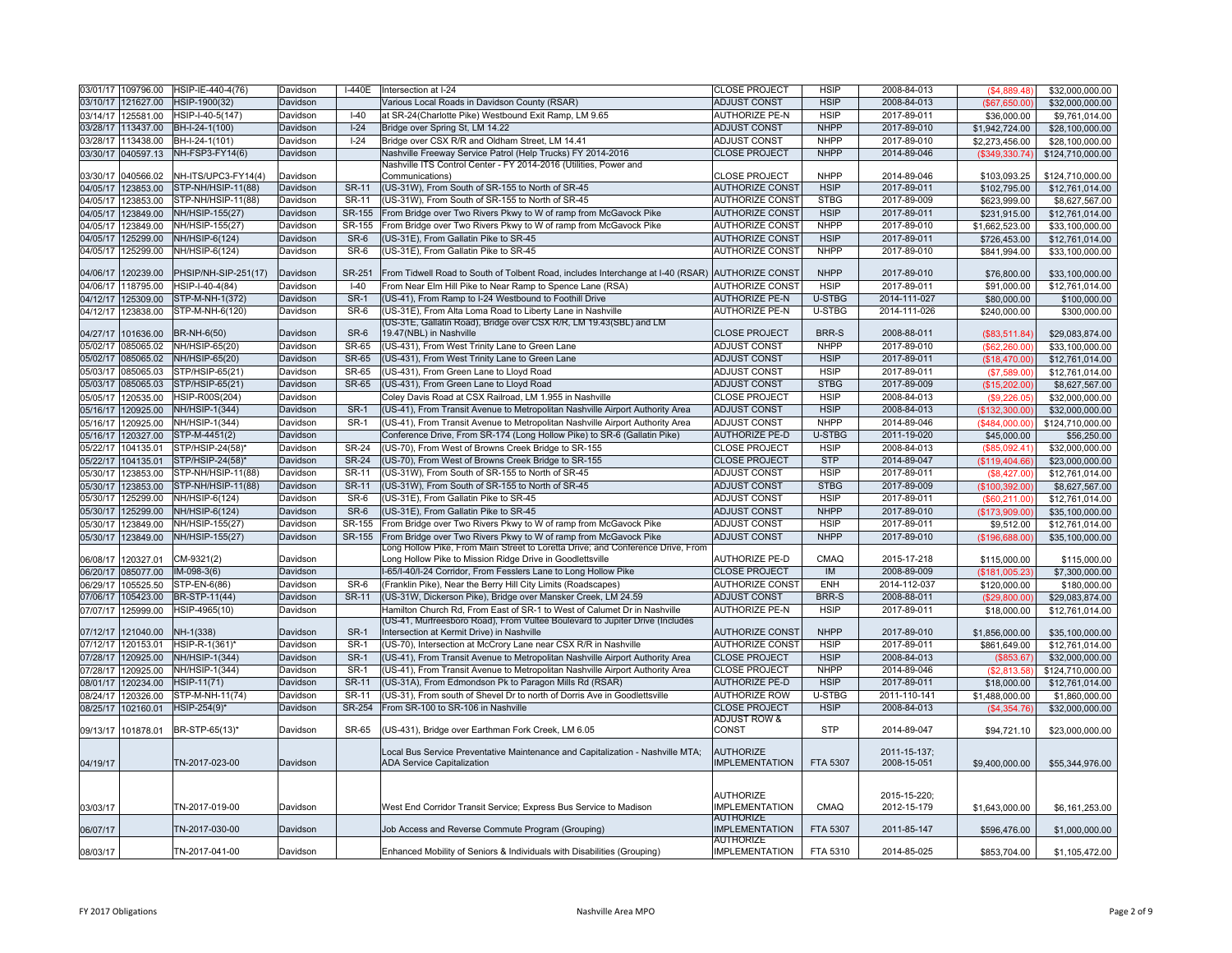|          |                    |                       |             |               | MTA - Administration Building Rehabilitation (Nestor);                        |                          |               | 2008-15-049; |                 |                 |
|----------|--------------------|-----------------------|-------------|---------------|-------------------------------------------------------------------------------|--------------------------|---------------|--------------|-----------------|-----------------|
| 08/23/17 |                    | TN-2017-044-00        | Davidson    |               | Music City Central Renovation                                                 | <b>AUTHORIZE CONST</b>   | FTA 5339      | 2014-15-009  | \$1,236,964.00  | \$9,018,055.00  |
|          |                    |                       |             |               |                                                                               | <b>AUTHORIZE</b>         |               | 2015-15-220; |                 |                 |
| 09/07/17 |                    | TN-2017-019-01        | Davidson    |               | West End Corridor Transit Service; Express Bus Service to Madison             | <b>IMPLEMENTATION</b>    | CMAQ          | 2012-15-179  | \$1,643,000.00  | \$6,161,253.00  |
|          |                    |                       |             |               |                                                                               | <b>AUTHORIZE</b>         |               |              |                 |                 |
| 09/13/17 |                    | TN-2017-055-00        | Davidson    |               | <b>Transit Signal Prioritization</b>                                          | <b>IMPLEMENTATION</b>    | <b>CMAQ</b>   | 2011-15-139  | \$800,000.00    | \$1,000,000.00  |
|          | 05/10/17 117228.00 | NH/IM-098-3(23)*      | Robertson,  | $I-65$        | From Exit 96 to Exit 108 (ITS)                                                | CONST                    | <b>NHPP</b>   | 2012-87-193  | \$258,795.00    | \$2,450,000.00  |
|          | 08/04/17 040597.17 | CM-FSP3-FY15(4)       | Rutherford. |               | 2018                                                                          | <b>ADJUST PROJECT</b>    | CMAQ          | 2015-89-062  | \$554,670.00    | \$693,338.00    |
| 12/29/16 | 100261.04          | R-PHSIP-26(62)*       | Wilson      | <b>SR-26</b>  | (EPD/PHASE 1)                                                                 | <b>AUTHORIZE CONST</b>   | <b>RPHSIP</b> | 2008-84-013  | \$99,200.00     | \$1.050.213.00  |
|          | 03/10/17 100261.04 | R-PHSIP-26(62)*       | Wilson      | <b>SR-26</b>  | (EPD/PHASE 1)                                                                 | <b>ADJUST CONST</b>      | <b>RPHSIP</b> | 2008-84-013  |                 |                 |
|          |                    |                       |             |               |                                                                               |                          |               |              | (\$15,495.00)   | \$1,050,213.00  |
|          | 07/10/17 114166.00 | IM/NH-40-3(148)*      | Williamson  | $I-40$        | Eastbound near Mile Marker 180 (Truck Climbing Lane)                          | <b>AUTHORIZE CONST</b>   | <b>NHFP</b>   | 2015-69-076  | \$7,600,268.00  | \$13,800,000.00 |
|          | 09/12/17 114166.00 | IM/NH-40-3(148)*      | Williamson  | $I-40$        | Eastbound near Mile Marker 180 (Truck Climbing Lane)                          | <b>ADJUST CONST</b>      | <b>NHFP</b>   | 2015-69-076  | \$363,520.00    | \$13,800,000.00 |
| 10/11/16 | 105525.51          | STP-EN-6(114)*        | Maury       | SR-6          | (Roadscapes)                                                                  | PROJECT                  | (Roadscapes)  | 2016-212-224 | \$83,693.00     | \$129,116.00    |
| 12/07/16 | 114780.01          | STP-M-NH-50(57)*      | Maury       | <b>SR-50</b>  | Intersection at SR-245(Campbellville Pike) LM 15.76 in Columbia               | <b>ADJUST CONST</b>      | <b>STP</b>    | 2014-89-047  | \$36,135.00     | \$23,000,000.00 |
| 12/15/16 | 104027.17          | STP-6000(34)          | Maury       |               | UT Farm. Eastern Stream Mitigation                                            | <b>AUTHORIZE PE-N</b>    | <b>STP</b>    | 2014-89-047  | \$8,000.00      | \$23,000,000.00 |
| 12/15/16 | 104027.18          | STP-6000(35)          | Maury       |               | UT Farm, Western Stream Mitigation                                            | <b>AUTHORIZE PE-N</b>    | <b>STP</b>    | 2014-89-047  | \$8,000.00      | \$23,000,000.00 |
|          | 02/16/17 117084.00 | STP/NH-SIP-6(88)*     | Maury       | SR-6          | (US-31), Intersection at North Pointe Road, LM 25.63 in Columbia              | <b>AUTHORIZE CONST</b>   | <b>NHPP</b>   | 2017-89-010  | \$1,334,400.00  | \$28,100,000.00 |
| 02/17/17 | 123873.00          | STP/HSIP-245(9)*      | Maury       | SR-245        | From Giles County Line to Neeley Hollow Road                                  | <b>AUTHORIZE CONST</b>   | <b>STBG</b>   | 2017-89-009  | \$441,884.00    | \$6,127,567.00  |
|          | 02/17/17 123873.00 | STP/HSIP-245(9)*      | Maury       | SR-245        | From Giles County Line to Neeley Hollow Road                                  | <b>AUTHORIZE CONST</b>   | <b>HSIP</b>   | 2017-89-011  | \$160,348.00    | \$6,761,014.00  |
| 02/23/17 | 125473.00          | HSIP-246(5)*          | Maury       | SR-246        | From SR-6 to Williamson County Line                                           | <b>AUTHORIZE PE-N</b>    | <b>HSIP</b>   | 2017-89-011  |                 |                 |
|          |                    |                       |             |               |                                                                               |                          |               |              | \$36,000.00     | \$6,761,014.00  |
| 02/23/17 | 125471.00          | HSIP-3203(3)*         | Maury       |               | Theta Pike, From North of Witherspoon Road to Darks Mill Road                 | <b>AUTHORIZE PE-N</b>    | <b>HSIP</b>   | 2017-89-011  | \$36,000.00     | \$6,761,014.00  |
| 03/10/17 | 120397.00          | PHSIP-6(105)*         | Maury       | SR-6          | (US-43) Near Industrial Park Road in Columbia                                 | <b>ADJUST CONST</b>      | PHSIP         | 2008-84-013  | (\$27,483.00)   | \$4,000,000.00  |
|          | 04/05/17 115560.00 | STP/HSIP-106(40)*     | Maury       | SR-106        | (US-431), From Marshall County Line to Marshall County Line                   | <b>AUTHORIZE CONST</b>   | <b>HSIP</b>   | 2017-89-011  | \$14,567.00     | \$12,761,014.00 |
| 04/05/17 | 115560.00          | STP/HSIP-106(40)*     | Maury       | SR-106        | (US-431), From Marshall County Line to Marshall County Line                   | <b>AUTHORIZE CONST</b>   | <b>STBG</b>   | 2017-89-009  | \$48,183.00     | \$8,627,567.00  |
| 04/05/17 | 123845.00          | NH/HSIP-99(55)*       | Maury       | <b>SR-99</b>  | (US-412), From Lewis County Line to East of Cecil Farm Road                   | <b>AUTHORIZE CONST</b>   | <b>NHPP</b>   | 2017-89-010  | \$722,836.00    | \$33,100,000.00 |
| 04/05/17 | 123845.00          | NH/HSIP-99(55)*       | Maury       | <b>SR-99</b>  | (US-412), From Lewis County Line to East of Cecil Farm Road                   | <b>AUTHORIZE CONST</b>   | <b>HSIP</b>   | 2017-89-011  | \$247,009.00    | \$12,761,014.00 |
|          | 04/26/17 115589.01 | HSIP-R-166(13)*       | Maury       | SR-166        | at Tennessee Southern Railroad, LM's 7.12 and 7.43, in Mount Pleasant         | <b>AUTHORIZE CONST</b>   | <b>HSIP</b>   | 2017-89-011  | \$12,000.00     | \$12,761,014.00 |
| 05/03/17 | 123873.00          | STP/HSIP-245(9)*      | Maury       | SR-245        | From Giles County Line to Neeley Hollow Road                                  | <b>ADJUST CONST</b>      | <b>STBG</b>   | 2017-89-009  | (\$36,650.00)   | \$8,627,567.00  |
|          |                    |                       |             |               |                                                                               |                          |               |              |                 |                 |
|          | 05/03/17 123873.00 | STP/HSIP-245(9)*      | Maury       | SR-245        | From Giles County Line to Neeley Hollow Road                                  | <b>ADJUST CONST</b>      | <b>HSIP</b>   | 2017-89-011  | (\$14,720.00)   | \$12,761,014.00 |
|          |                    |                       |             |               |                                                                               |                          |               |              |                 |                 |
|          |                    |                       |             |               |                                                                               |                          |               |              |                 |                 |
|          | 05/03/17 117084.00 | STP/NH-SIP-6(88)*     | Maury       | SR-6          | (US-31), Intersection at North Pointe Road, LM 25.63 in Columbia              | <b>ADJUST CONST</b>      | <b>NHPP</b>   | 2017-89-010  | (\$258,041.00)  | \$33,100,000.00 |
|          | 05/30/17 115560.00 | STP/HSIP-106(40)*     | Maury       | SR-106        | (US-431), From Marshall County Line to Marshall County Line                   | <b>ADJUST CONST</b>      | <b>HSIP</b>   | 2017-89-011  | \$1,734.00      | \$12.761.014.00 |
| 05/30/17 | 115560.00          | STP/HSIP-106(40)*     | Maury       | SR-106        | (US-431), From Marshall County Line to Marshall County Line                   | <b>ADJUST CONST</b>      | <b>STBG</b>   | 2017-89-009  | (S14.780.00)    | \$8,627,567.00  |
|          |                    |                       |             |               |                                                                               |                          |               |              |                 |                 |
|          | 05/30/17 123845.00 | NH/HSIP-99(55)*       | Maury       | <b>SR-99</b>  | (US-412), From Lewis County Line to East of Cecil Farm Road                   | <b>ADJUST CONST</b>      | <b>NHPP</b>   | 2017-89-010  | (S143, 123.00)  | \$35,100,000.00 |
|          |                    |                       |             |               |                                                                               |                          |               |              |                 |                 |
|          | 05/30/17 123845.00 | NH/HSIP-99(55)*       | Maury       | <b>SR-99</b>  | (US-412), From Lewis County Line to East of Cecil Farm Road                   | <b>ADJUST CONST</b>      | <b>HSIP</b>   | 2017-89-011  | (\$107,654.00)  | \$12,761,014.00 |
|          |                    |                       |             |               |                                                                               |                          |               |              |                 |                 |
|          | 08/25/17 122530.00 | HSIP-245(8)*          | Maury       | SR-245        | From Neely Hollow Road to SR-50                                               | <b>CLOSE PROJECT</b>     | <b>HSIP</b>   | 2008-84-013  | (\$65,017.73)   | \$32,000,000.00 |
|          |                    |                       |             |               |                                                                               | ADJUST PE-N;             |               |              |                 |                 |
|          | 08/29/17 115786.00 | IM/NH-65-2(96)*       | Maury       | $I-65$        | Interchange at SR-99 (US-412) in Columbia (IA)                                | <b>AUTHORIZE PE-D</b>    | <b>NHPP</b>   | 2016-84-231  | \$359,999.13    | \$400,000.00    |
|          | 08/30/17 123399.00 | STP-396(4)            | Maury       | SR-247.       | Cleburne Rd to Town Center Pkwy; and SR-6, Intersection at Stephen P Yokich   | <b>DESIGN/BUILD (PE-</b> | <b>STBG</b>   | 2017-61-032  | \$37,600,000.00 | \$47,000,000.00 |
|          | 09/06/17 119066.00 | HSIP/STP-H-NH-99(43)* | Maury       | <b>SR-99</b>  | Intersection at Patterson Drive in Columbia                                   | <b>ADJUST CONST</b>      | <b>HSIP</b>   | 2008-84-013  | \$60,000.00     | \$32,000,000.00 |
| 09/22/17 | 124605.00          | BR-STP-247(14)*       | Maury       | SR-247        | (Snow Creek Road), Bridge over Leipers Creek (IA)                             | <b>AUTHORIZE PE-N</b>    | <b>STBG</b>   | 2017-89-009  | \$40,000.00     | \$8,627,567.00  |
| 01/19/17 | 103169.00          | STP/M-247(9)*         | Williamson  | SR-247        | (Duplex Road), From SR-6(Main Street) in Spring Hill to near I-65             | <b>ADJUST UTILITIES</b>  | <b>STBG</b>   | 2004-051     | \$512,000.00    | \$640,000.00    |
|          | 01/20/17 118928.00 | HSIP-6000(33)         | Williamson  |               | Port Royal Road, From SR-396 Interchange to SR-247 (RSAR)                     | <b>ADJUST PE-N</b>       | <b>HSIP</b>   | STIP 99300   | \$99,000.00     |                 |
| 07/11/17 | 103169.00          | STP/M-247(9)*         | Williamson  | SR-247        | (Duplex Road), From SR-6(Main Street) in Spring Hill to near I-65             | <b>ADJUST ROW</b>        | L-STBG        | 2004-051     | \$192,000.00    | \$240,000.00    |
| 07/11/17 | 103169.00          | STP/M-247(9)*         | Williamson  | <b>SR-247</b> | (Duplex Road), From SR-6(Main Street) in Spring Hill to near I-65             | <b>AUTHORIZE CONST</b>   | <b>ACSTBG</b> | 2004-051     | \$0.00          | \$30,190,000.00 |
|          |                    |                       |             |               |                                                                               |                          |               |              |                 |                 |
| 02/17/17 | 123876.00          | STP-REG3(191)*        | Region 3    |               | Various State Routes in Region 3 (Longitudinal Joint Stabilization)           | <b>AUTHORIZE CONST</b>   | <b>STBG</b>   | 2017-89-009  | \$202,346.00    | \$6,127,567.00  |
| 02/27/17 | 107545.03          | NH-I-098-3(27)*       | Region 3    |               | Nashville ITS System Maintenance (2016-2018)                                  | <b>ADJUST PROJECT</b>    | <b>NHPP</b>   | 2017-89-010  | \$320,000.00    | \$28,100,000.00 |
|          |                    |                       |             |               |                                                                               |                          |               |              |                 |                 |
|          |                    |                       |             |               |                                                                               |                          |               |              |                 |                 |
|          | 03/24/17 116929.00 | HSIP-REG3(94)*        | Region 3    |               | Various Intersections in Region 3 - District #3031 (Intersection Action Plan) | <b>CLOSE PROJECT</b>     | <b>HSIP</b>   | 2008-84-013  | (\$126,493.22)  | \$32,000,000.00 |
|          | 03/28/17 118314.00 | NH-I-9900(67)         | Region 3    |               | HOV Lanes in Nashville MPO Area                                               | <b>CLOSE PROJECT</b>     | <b>NHPP</b>   | 2008-89-014  | \$46,480.83     | \$2,550,000.00  |
| 04/26/17 | 123876.00          | STP-REG3(191)*        | Region 3    |               | Various State Routes in Region 3 (Longitudinal Joint Stabilization)           | <b>ADJUST CONST</b>      | <b>STBG</b>   | 2017-89-009  | (\$37,966.00)   | \$8,627,567.00  |
|          | 05/31/17 116930.00 | HSIP-REG3(95)         | Region 3    |               | Various Intersections in Region 3 - District #3054 (Intersection Action Plan) | <b>CLOSE PROJECT</b>     | <b>HSIP</b>   | 2008-84-013  | \$2,106.93      | \$32,000,000.00 |
|          |                    |                       |             |               |                                                                               |                          | <b>NHPP</b>   |              |                 |                 |
|          | 06/01/17 107545.01 | NH-I-098-3(24)        | Region 3    |               | Nashville ITS System Maintenance (2013-2015)                                  | <b>CLOSE PROJECT</b>     |               | 2006-411b    | (\$564,737.74)  | \$6,166,668.00  |
|          | 07/19/17 118314.00 | NH-I-9900(67)         | Region 3    |               | HOV Lanes in Nashville MPO Area                                               | (2ND CLOSE)              | <b>NHPP</b>   | 2008-89-014  | \$0.01]         | \$2,550,000.00  |
| 01/12/17 |                    | TN-2017-005-00        | Regionwide  |               | Corridor Regional Express Bus Service; Express Bus Service from Williamson Co | <b>IMPLEMENTATION</b>    | CMAQ          | 2015-45-222; | \$1,737,674.00  | \$5,403,000.00  |
| 04/19/17 |                    | TN-2017-021-00        | Regionwide  |               | Commuter Rail Capitalization and Preventative Maintenance                     | <b>IMPLEMENTATION</b>    | U-STBG        | 2008-85-091  | \$1,000,000.00  | \$12,700,000.00 |
| 04/21/17 |                    | TN-2017-022-00        | Regionwide  |               | Commuter Rail Capitalization and Preventative Maintenance                     | <b>IMPLEMENTATION</b>    | FTA 5307      | 2008-85-091  | \$2,120,000.00  | \$12,700,000.00 |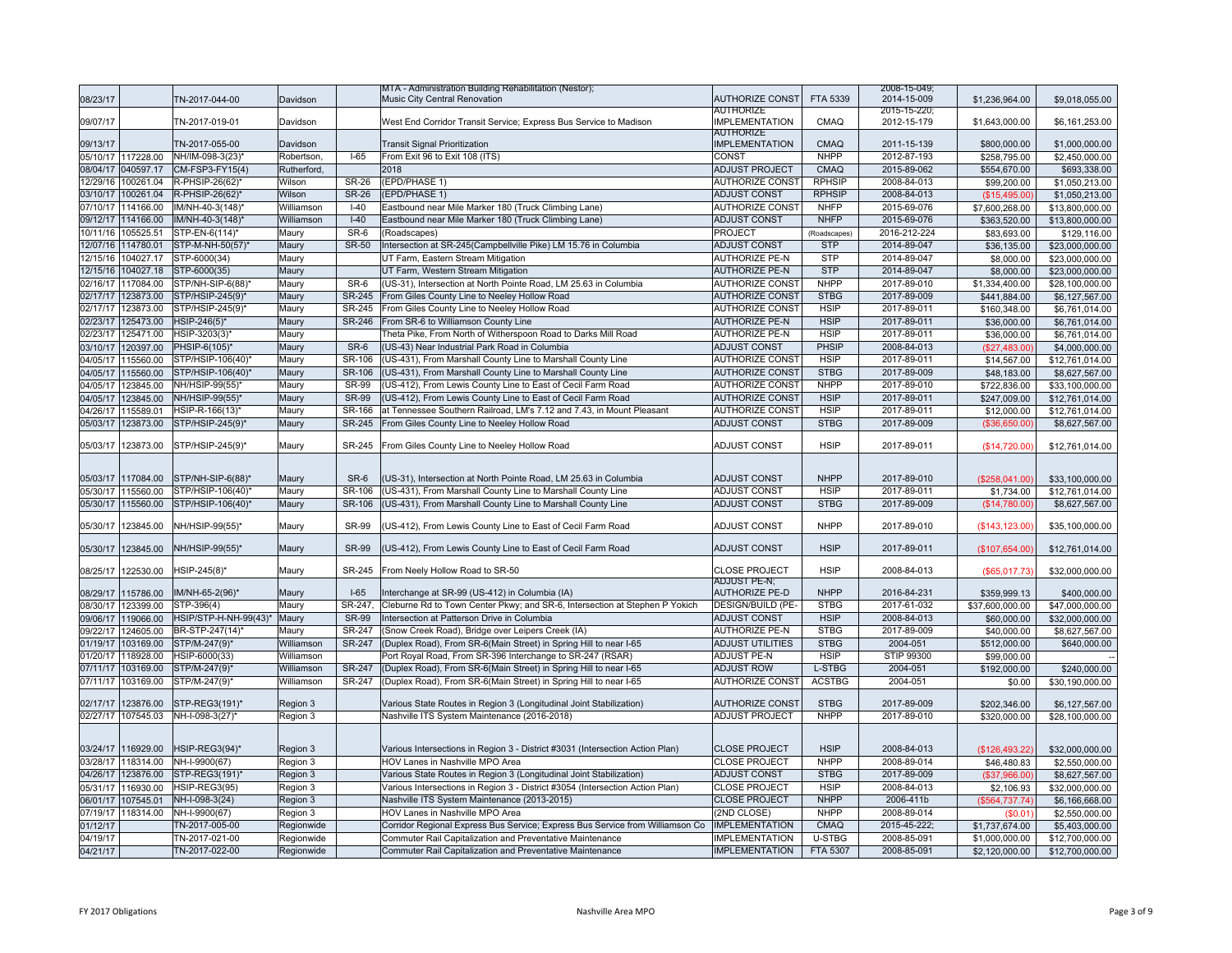| 07/10/17           |                    | TN-2017-038-00      | Regionwide |               | Positive Train Control                                                         | <b>IMPLEMENTATION</b>  | FTA 5307       | 2014-85-022  | \$2,401,787.00        | \$19,017,999.00  |
|--------------------|--------------------|---------------------|------------|---------------|--------------------------------------------------------------------------------|------------------------|----------------|--------------|-----------------------|------------------|
| 09/13/17           |                    | TN-2017-054-00      | Regionwide |               | <b>Hamilton Springs Station</b>                                                | <b>AUTHORIZE CONST</b> | U-STBG         | 2014-75-021  | \$1,472,000.00        | \$3,590,000.00   |
| 10/17/16           | 123579.00          | NH-I-65-3(125)*     | Robertson  | $I-65$        | From Sumner County Line to S of Bridge over Honey Run Creek                    | <b>AUTHORIZE CONST</b> | <b>NHPP</b>    | 2014-89-046  | \$4,623,087.00        | \$124,710,000.00 |
| 10/17/16 119546.01 |                    | PHSIP/HSIP-257(10)* | Robertson  | <b>SR-257</b> | Intersection at SR-49 in Coopertown (RSAR)                                     | D; AUTHORIZE           | <b>HSIP</b>    | 2008-84-013  | \$752,220.00          | \$26,000,000.00  |
| 10/25/16           | 120959.00          | HSIP-25(49)*        | Robertson  | <b>SR-25</b>  | Intersection at SR-49, LM 7.5 - 7.9                                            | ADJUST PE-N            | <b>HSIP</b>    | 2008-84-013  | \$58,500.00           | \$26,000,000.00  |
| 10/31/16           | 122709.00          | HSIP-R00S(259)*     | Robertson  |               | Matthews Rd at CSX R/R, LM 2.94                                                | <b>AUTHORIZE CONST</b> | <b>HSIP</b>    | 2008-84-013  | \$260,600.00          | \$26,000,000.00  |
| 11/17/16           | 105765.00          | STP-65(10)*         | Robertson  | SR-65         | (US-431), From Old Hwy 431 to Walling Rd                                       | <b>ADJUST PE-D</b>     | <b>STP</b>     | STIP 74011   | \$160,000.00          | \$8,300,000.00   |
| 11/23/16           | 120869.00          | SRTS-7400(11)       | Robertson  |               | Watauga Elementry in Ridgetop                                                  | <b>AUTHORIZE PE-N</b>  | <b>SRTS</b>    | 2016-37-233  | \$12,205.00           | \$89,524.40      |
| 12/22/16           | 123579.00          | NH-I-65-3(125)*     | Robertson  | $I-65$        | From Sumner County Line to S of Bridge over Honey Run Creek                    | <b>ADJUST CONST</b>    | <b>NHPP</b>    | 2014-89-046  | \$176,402.00          | \$124,710,000.00 |
| 01/19/17 081230.02 |                    | NH-I-65-3(122)*     | Robertson  | $I-65$        | From South of Honey Run Creek to North of Highland Road                        | <b>CLOSE PROJECT</b>   | <b>NHPP</b>    | STIP 1499003 | (\$735,802.19)        |                  |
| 01/20/17 123204.00 |                    | HSIP-R00S(311)'     | Robertson  |               | South Bell Cross Road, at CSX Railroad, LM 0.75 in Adams                       | <b>AUTHORIZE CONST</b> | <b>HSIP</b>    | 2017-89-008  | \$300,569.00          | \$455,624.00     |
| 01/31/17 118841.00 |                    | HSIP-25(47)*        | Robertson  | <b>SR-25</b>  | From SR-161 to SR-65 (RSAR)                                                    | <b>AUTHORIZE CONST</b> | <b>HSIP</b>    | 2017-89-011  | \$84,000.00           | \$3,561,014.00   |
| 01/31/17 118845.00 |                    | HSIP-257(9)*        | Robertson  | SR-257        | From SR-65 to SR-11 (RSAR)                                                     | <b>AUTHORIZE CONST</b> | <b>HSIP</b>    | 2017-89-011  | \$112,000.00          | \$3,561,014.00   |
| 02/17/17           | 122500.01          | HSIP-112(36)*       | Robertson  | SR-112        | (US-41A), From Cheatham County Line to Cheatham County Line                    | <b>AUTHORIZE CONST</b> | <b>HSIP</b>    | 2017-89-011  | \$31,941.00           | \$6,761,014.00   |
| 02/27/17           | 123430.00          | HSIP-R00S(364)      | Robertson  |               | Industrial Drive at CSX Railroad, LM 0.04 in Greenbrier                        | <b>AUTHORIZE CONST</b> | <b>HSIP</b>    | 2017-89-011  | \$337,258.00          | \$6,761,014.00   |
| 03/14/17           | 125546.00          | HSIP-R00S(383)      | Robertson  |               | West Hillcrest Drive at CSX railroad, LM 0.458 in Springfield                  | <b>AUTHORIZE PE-N</b>  | <b>HSIP</b>    | 2017-89-011  | \$13,500.00           | \$9,761,014.00   |
| 03/14/17 125549.00 |                    | HSIP-R-5353(10)     | Robertson  |               | Experiment Station Rd at CSX Railroad, LM 0.03, in Springfield                 | <b>AUTHORIZE PE-N</b>  | <b>HSIP</b>    | 2017-89-011  | \$13,500.00           | \$9,761,014.00   |
|                    |                    |                     |            |               |                                                                                |                        |                |              |                       |                  |
| 03/27/17 104027.26 |                    | STP-7400(12)*       | Robertson  |               | Frances D. Etvir Thompson Property, Stream Mitigation                          | <b>AUTHORIZE PE-N</b>  | <b>STBG</b>    | 2017-89-009  | \$40,000.00           | \$6,127,567.00   |
|                    |                    |                     |            |               |                                                                                |                        |                |              |                       |                  |
| 03/30/17           | 121813.00          | HSIP-R00S(218)*     | Robertson  |               | North Qualls Road at CSX Railroad, LM 0.036                                    | <b>CLOSE PROJECT</b>   | <b>HSIP</b>    | 2008-84-013  | (\$5,624.37)          | \$32,000,000.00  |
| 04/05/17           | 122556.00          | STP/HSIP-161(11)*   | Robertson  | SR-161        | From SR-65 to SR-25                                                            | <b>AUTHORIZE CONST</b> | <b>HSIP</b>    | 2017-89-011  | \$119,740.00          | \$12,761,014.00  |
| 04/05/17           | 122556.00          | STP/HSIP-161(11)*   | Robertson  | SR-161        | From SR-65 to SR-25                                                            | <b>AUTHORIZE CONST</b> | <b>STBG</b>    | 2017-89-009  | \$530,998.00          | \$8,627,567.00   |
| 04/05/17           | 123859.00          | HSIP-76(102)*       | Robertson  | <b>SR-76</b>  | From N of SR-49 to E of Bethlehem Rd                                           | <b>AUTHORIZE CONST</b> | <b>HSIP</b>    | 2017-89-011  | \$197,203.00          | \$12,761,014.00  |
| 05/26/17 122556.00 |                    | STP/HSIP-161(11)*   | Robertson  | SR-161        | From SR-65 to SR-25                                                            | <b>ADJUST CONST</b>    | <b>HSIP</b>    | 2017-89-011  | \$1,080.00            | \$12,761,014.00  |
| 05/26/17           | 122556.00          | STP/HSIP-161(11)*   | Robertson  | SR-161        | From SR-65 to SR-25                                                            | <b>ADJUST CONST</b>    | <b>STBG</b>    | 2017-89-009  | (\$83,076.00)         | \$8,627,567.00   |
| 06/01/17           | 122486.00          | STP/HSIP-49(43)*    | Robertson  | <b>SR-49</b>  | From SR-52 to Kentucky State Line                                              | <b>CLOSE PROJECT</b>   | <b>HSIP</b>    | 2008-84-013  | \$1,980.49            | \$32,000,000.00  |
| 06/01/17           | 122486.00          | STP/HSIP-49(43)*    | Robertson  | <b>SR-49</b>  | From SR-52 to Kentucky State Line                                              | <b>CLOSE PROJECT</b>   | <b>STP</b>     | 2014-89-047  | (\$25,559.99)         | \$23,000,000.00  |
| 06/02/17           | 122491.00          | STP/HSIP-65(19)*    | Robertson  | <b>SR-65</b>  | (US-431). From North of SR-11 to Brick School Road                             | <b>CLOSE PROJECT</b>   | <b>HSIP</b>    | 2008-84-013  | (\$4,698.39)          | \$32,000,000.00  |
| 06/02/17           | 122491.00          | STP/HSIP-65(19)*    | Robertson  | <b>SR-65</b>  | (US-431), From North of SR-11 to Brick School Road                             | <b>CLOSE PROJECT</b>   | <b>STP</b>     | 2014-89-047  | \$13,519.89           | \$23,000,000.00  |
| 07/12/17           | 123608.00          | STP-M-5508(10)*     | Robertson  |               | William A. Batson Parkway, From US-431 to Blackpatch Road                      | <b>AUTHORIZE PE-D</b>  | L-STBG         | 2017-39-905  | \$32,000.00           | \$1,160,066.25   |
|                    |                    | TAP/HPP/STP-M-      |            |               | Springfield Greenway - South Main Street/Central Avenue/John L Patterson       |                        | (Repurposed    |              |                       |                  |
| 08/03/17           | 119978.00          | 9316(10)*           | Robertson  |               | Street/Bransford Drive (Phase 3)                                               | <b>AUTHORIZE CONST</b> | HPP)           | 2014-36-042  | \$177,847.00          | \$250,369.00     |
|                    |                    | TAP/HPP/STP-M-      |            |               | Springfield Greenway - South Main Street/Central Avenue/John L Patterson       |                        |                |              |                       |                  |
| 08/03/17 119978.00 |                    | 9316(10)*           | Robertson  |               | Street/Bransford Drive (Phase 3)                                               | AUTHORIZE CONST        | <b>TAP</b>     | 2014-36-042  | \$1,074,185.00        | \$1,342,731.00   |
| 08/17/17 120869.00 |                    | SRTS-7400(11)       | Robertson  |               | Watauga Elementry in Ridgetop                                                  | <b>AUTHORIZE PE-D</b>  | <b>SRTS</b>    | 2016-37-233  | \$3,052.00            | \$89,524.40      |
|                    |                    |                     |            |               |                                                                                |                        |                |              |                       |                  |
| 08/31/17           | 105765.00          | STP-65(10)*         | Robertson  | SR-65         | (US-431), From Old Hwy 431 to Walling Rd                                       | <b>AUTHORIZE CONST</b> | <b>STBG</b>    | 2016-82-229  | \$27,622,598.00       | \$40,900,000.00  |
|                    |                    | STP/HPP/NH-I-65-    | Robertson, |               |                                                                                |                        |                |              |                       |                  |
| 07/25/17           | 107338.00          | $3(113)^{*}$        | Sumner     | $I-65$        | (Proposed Interchange), From Existing SR-109 to I-65 (Includes SR-41 Widening) | <b>ADJUST ROW</b>      | <b>NHPP</b>    | 2006-416     | \$640,000.00          |                  |
|                    |                    |                     |            |               |                                                                                |                        |                |              |                       |                  |
| 10/10/16 081061.03 |                    | NH-I-24-1(113)      | Rutherford | $ -24$        | From E of SR-840 to Stones River Bridge                                        | <b>CLOSE PROJECT</b>   | <b>NHPP</b>    | 2014-89-046  | (\$1,268,510.18)      | \$124,710,000.00 |
| 10/10/16 120544.00 |                    | HSIP-I-24-1(112)    | Rutherford | $I-24$        | From SR-102 to SR-840 (RSA)                                                    | <b>ADJUST CONST</b>    | <b>HSIP</b>    | 2008-84-013  | (\$45,725.00)         | \$26,000,000.00  |
| 10/17/16           | 123578.00          | NH-I-24-1(117)      | Rutherford | $-24$         | From E of Bridge over CSX R/R to E of Epps Mill Rd                             | <b>AUTHORIZE CONST</b> | <b>NHPP</b>    | 2014-89-046  | \$4.939.004.00        | \$124.710.000.00 |
| 10/17/16           | 123581.00          | NH-I-840(4)*        | Rutherford | $I-840$       | From West Fork Stones River Bridge to East Fork Stones River Bridge            | <b>AUTHORIZE CONST</b> | <b>NHPP</b>    | 2014-89-046  | \$3,617,383,00        | \$124.710.000.00 |
| 10/24/16           | 121629.00          | HSIP-7500(28)*      | Rutherford |               | Various Local Roads in Rutherford County (RSAR)                                | <b>AUTHORIZE CONST</b> | <b>HSIP</b>    | 2008-84-013  | \$272,000.00          | \$26,000,000.00  |
| 11/10/16 123197.00 |                    | HSIP-R-800(34)      | Rutherford |               | Middle Tennessee Blvd at CSX Railroad, LM 0.06 in Murfreesboro                 | <b>AUTHORIZE CONST</b> | <b>HSIP</b>    | 2008-84-013  | \$77,925.00           | \$26,000,000.00  |
| 11/18/16           | 118564.00          | HSIP-I-24-1(106)    | Rutherford | $I-24$        | Interchange at SR-10 (Exit 81A, Church St) Eastbound Off-Ramp (RSAR)           | <b>CLOSE PROJECT</b>   | <b>HSIP</b>    | 2008-84-013  | \$44,692.91           | \$26,000,000.00  |
| 12/01/16           | 122498.00          | R-STP/HSIP-266(25)  | Rutherford | SR-266        | From Ramp to SR-840 WB to SR-10 (Lebanon Pike)                                 | <b>CONST</b>           | <b>ACHSIP</b>  | 2008-84-013  | \$0.00                | \$1,032,000.00   |
| 12/01/16           | 122498.00          | R-STP/HSIP-266(25)  | Rutherford | SR-266        | From Ramp to SR-840 WB to SR-10 (Lebanon Pike)                                 | CONST                  | <b>RHSIP</b>   | 2008-84-013  |                       |                  |
| 12/01/16 122498.00 |                    | R-STP/HSIP-266(25)  | Rutherford | SR-266        | From Ramp to SR-840 WB to SR-10 (Lebanon Pike)                                 | <b>CONST</b>           | <b>ACSTP</b>   | 2014-89-047  | \$11,033.00<br>\$0.00 | \$273,000.00     |
|                    |                    |                     |            |               |                                                                                | CONVERT ADV            |                |              |                       | \$3,138,000.00   |
| 12/01/16 122498.00 |                    | R-STP/HSIP-266(25)* | Rutherford | SR-266        | From Ramp to SR-840 WB to SR-10 (Lebanon Pike)                                 | <b>CONST</b>           | <b>RSTP</b>    | 2014-89-047  | \$408,331.00          | \$3,347,000.00   |
| 12/14/16 120082.00 |                    | R-PHSIP-2(238)      | Rutherford | $SR-2$        | (US-41), Intersection at Dilton-Mankin Rd, LM 3.57                             | <b>CONST</b>           | <b>ACPHSIP</b> | 2008-84-013  | \$0.00                | \$1,280,000.00   |
| 12/14/16           | 120082.00          | R-PHSIP-2(238)      | Rutherford | $SR-2$        | (US-41), Intersection at Dilton-Mankin Rd, LM 3.57                             | <b>CONST</b>           | PHSIP          | 2008-84-013  | \$78,351.00           | \$4,000,000.00   |
| 12/14/16           | 120082.00          | R-PHSIP-2(238)      | Rutherford | $SR-2$        | (US-41), Intersection at Dilton-Mankin Rd, LM 3.57                             | <b>CONST</b>           | <b>RPHSIP</b>  | 2008-84-013  | \$464,800.00          | \$1,000,213.00   |
| 12/22/16           | 123581.00          | NH-I-840(4)*        | Rutherford | $I - 840$     | From West Fork Stones River Bridge to East Fork Stones River Bridge            | <b>ADJUST CONST</b>    | <b>NHPP</b>    | 2014-89-046  | (\$579,958.00)        | \$124,710,000.00 |
| 12/22/16           | 123578.00          | NH-I-24-1(117)      | Rutherford | $1 - 24$      | From E of Bridge over CSX R/R to E of Epps Mill Rd                             | <b>ADJUST CONST</b>    | <b>NHPP</b>    | 2014-89-046  | (\$797,400.00)        | \$124,710,000.00 |
| 12/22/16           | 121629.00          | HSIP-7500(28)       | Rutherford |               | Various Local Roads in Rutherford County (RSAR)                                | <b>ADJUST CONST</b>    | <b>HSIP</b>    | 2008-84-013  | (\$88,348.00)         | \$32,000,000.00  |
|                    | 02/27/17 123834.00 | NH/HSIP-1(369)      | Rutherford | <b>SR-1</b>   | (US-41), From Ken Pilkerton Drive to West of Florence Road                     | <b>AUTHORIZE CONST</b> | <b>HSIP</b>    | 2017-89-011  | \$205,149.00          | \$6,761,014.00   |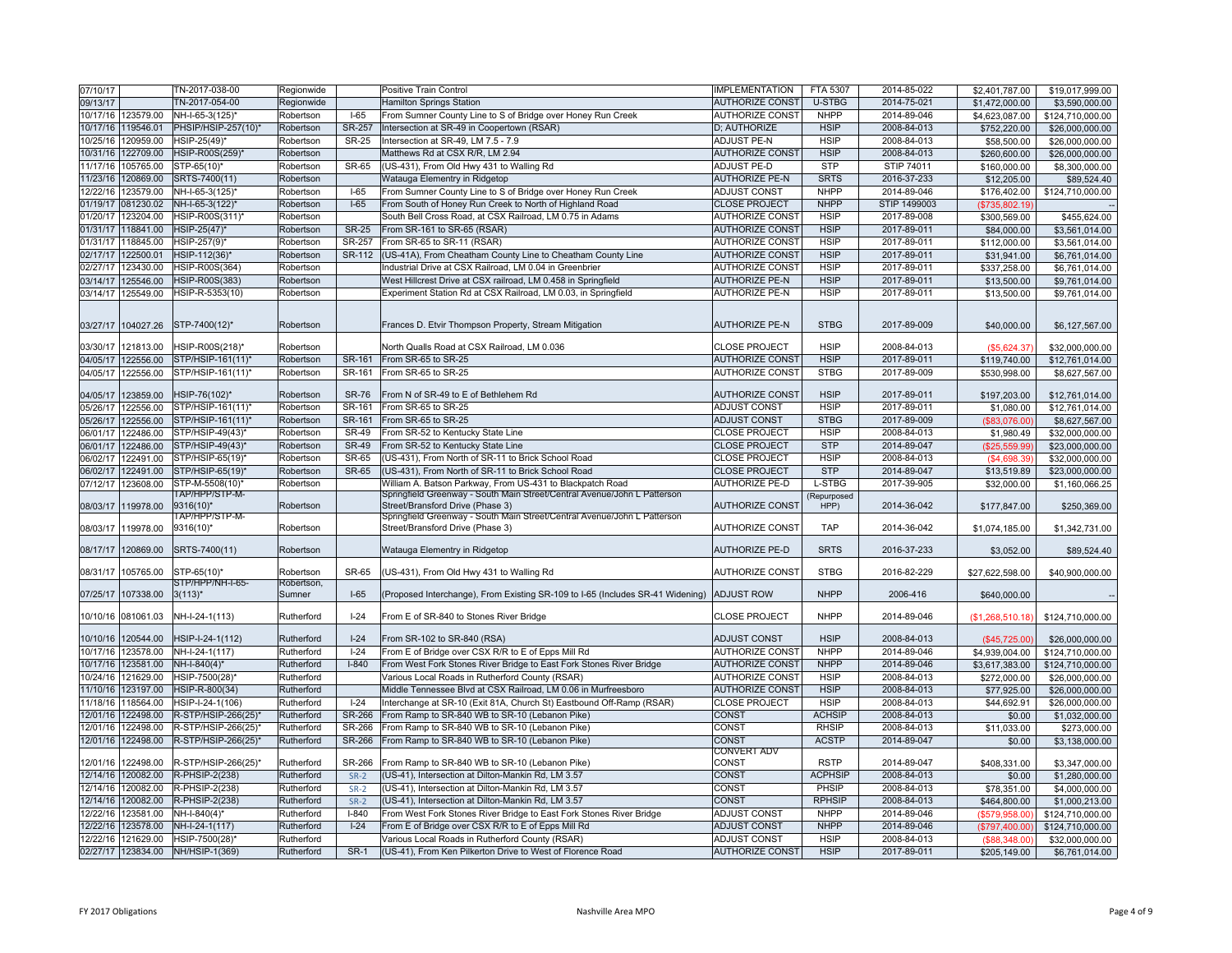|          | 02/27/17 123834.00                       | NH/HSIP-1(369)       | Rutherford       | SR-1         | (US-41), From Ken Pilkerton Drive to West of Florence Road                                                             | <b>AUTHORIZE CONST</b>                       | <b>NHPP</b>    | 2017-89-010                | \$819,032.00                 | \$28,100,000.00             |
|----------|------------------------------------------|----------------------|------------------|--------------|------------------------------------------------------------------------------------------------------------------------|----------------------------------------------|----------------|----------------------------|------------------------------|-----------------------------|
|          | 02/27/17 125465.00                       | HSIP-102(16)*        | Rutherford       | SR-102       | From I-840 to Smyrna City Limits                                                                                       | <b>AUTHORIZE PE-N</b>                        | <b>HSIP</b>    | 2017-89-011                | \$36,000.00                  | \$6,761,014.00              |
|          |                                          |                      |                  |              |                                                                                                                        |                                              |                |                            |                              |                             |
| 02/27/17 | 125468.00                                | HSIP-266(27)         | Rutherford       | SR-266       | From E. of Jack Hunter Drive to Bridge over Stewart Creek                                                              | <b>AUTHORIZE PE-N</b>                        | <b>HSIP</b>    | 2017-89-011                | \$36,000.00                  | \$6,761,014.00              |
|          | 02/27/17 125463.00                       | HSIP-I-24-1(118)     | Rutherford       | $1 - 24$     | Interchange at Medical Center Pkwy                                                                                     | <b>AUTHORIZE PE-N</b>                        | <b>HSIP</b>    | 2017-89-011                | \$36,000.00                  | \$6,761,014.00              |
| 02/28/17 | 120057.00                                | HSIP-1055(10)*       | Rutherford       |              | Central Valley Road/Leanna Swamp Road/Leanna Road/Sulphur Springs Road.<br>From SR-10 to Near I-840 Interchange (RSAR) | <b>AUTHORIZE CONST</b>                       | <b>HSIP</b>    | 2017-89-011                |                              |                             |
|          |                                          | HSIP-I-24-1(119)     | Rutherford       | $I-24$       | Eastbound Exit Ramp (80A) to SR-99, LM 16.45                                                                           | <b>AUTHORIZE PE-N</b>                        | <b>HSIP</b>    | 2017-89-011                | \$107,850.00                 | \$6,761,014.00              |
|          | 03/20/17 125540.00                       |                      |                  |              |                                                                                                                        |                                              |                |                            | \$36,000.00                  | \$9,761,014.00              |
|          | 03/31/17 119675.00                       | R-PHSIP-96(39)       | Rutherford       | <b>SR-96</b> | Intersection with I-24 Westbound exit ramp (exit 78-B)                                                                 | <b>AUTHORIZE CONST</b>                       | PHSIP          | 2017-89-008                | \$642,000.00                 | \$1,000,000.00              |
|          | 03/31/17 119675.00                       | R-PHSIP-96(39)       | Rutherford       | <b>SR-96</b> | Intersection with I-24 Westbound exit ramp (exit 78-B)                                                                 | <b>AUTHORIZE CONST</b>                       | <b>RPHSIP</b>  | 2017-89-008                | \$755,268.63                 | \$1,275,000.00              |
| 04/03/17 | 104027.08                                | STP-7500(29)         | Rutherford       |              | SR-99 Stream Mitigation site near World Outreach Center                                                                | <b>AUTHORIZE PE-N</b>                        | <b>STBG</b>    | 2017-89-009                | \$40,000.00                  | \$6,127,567.00              |
|          | 04/05/17 122509.00                       | STP/HSIP-2(251)*     | Rutherford       | <b>SR-2</b>  | (US-41), From North of Epps Mill Road to Coffee County Line                                                            | <b>AUTHORIZE CONST</b>                       | <b>STBG</b>    | 2017-89-009                | \$906,115.00                 | \$8,627,567.00              |
| 04/05/17 | 122509.00                                | STP/HSIP-2(251)*     | Rutherford       | SR-2         | (US-41), From North of Epps Mill Road to Coffee County Line                                                            | <b>AUTHORIZE CONST</b>                       | <b>HSIP</b>    | 2017-89-011                | \$140,668.00                 | \$12,761,014.00             |
| 04/28/17 | 108116.00                                | <b>HSIP-R00S(46)</b> | Rutherford       |              | Sullivan Street At CSX Railroad, LM 0.55 In Smyrna                                                                     | <b>CLOSE PROJECT</b>                         | <b>HSIP</b>    | 2008-84-013                | (\$4,694.01)                 | \$32,000,000.00             |
|          |                                          |                      |                  |              |                                                                                                                        |                                              |                |                            |                              |                             |
| 05/03/17 | 123834.00                                | NH/HSIP-1(369)       | Rutherford       | <b>SR-1</b>  | (US-41), From Ken Pilkerton Drive to West of Florence Road                                                             | <b>ADJUST CONST</b>                          | <b>HSIP</b>    | 2017-89-011                | (\$32,149.00)                | \$12,761,014.00             |
|          |                                          |                      |                  |              |                                                                                                                        |                                              |                |                            |                              |                             |
| 05/03/17 | 123834.00                                | NH/HSIP-1(369)       | Rutherford       | <b>SR-1</b>  | (US-41), From Ken Pilkerton Drive to West of Florence Road                                                             | <b>ADJUST CONST</b>                          | <b>NHPP</b>    | 2017-89-010                | (\$160.632.00)               | \$33,100,000,00             |
|          | 05/19/17 120057.00                       | HSIP-1055(10)*       | Rutherford       |              | From SR-10 to Near I-840 Interchange (RSAR)                                                                            | <b>ADJUST CONST</b>                          | <b>HSIP</b>    | 2017-89-011                | (\$17,850.00)                | \$12,761,014.00             |
|          | 05/22/17 082192.02                       | NH-I-24-1(116)       | Rutherford       | $1-24$       | From Stones River Bridge to East of CSX Railroad Bridge                                                                | <b>CLOSE PROJECT</b>                         | <b>NHPP</b>    | 2014-89-046                | (\$579,984.14)               | \$124,710,000.00            |
|          |                                          |                      |                  |              |                                                                                                                        |                                              | <b>HPP</b>     |                            |                              |                             |
| 05/23/17 | 108649.00                                | HPP-9315(9)          | Rutherford       |              | Jefferson Springs Greenway Extension in Smyrna                                                                         | <b>AUTHORIZE CONST</b>                       | (TN100)        | 2006-304                   | \$1,040,536.00               | \$2,318,657.50              |
|          |                                          |                      |                  |              |                                                                                                                        |                                              |                |                            |                              |                             |
|          | 05/30/17 122509.00                       | STP/HSIP-2(251)*     | Rutherford       | <b>SR-2</b>  | (US-41), From North of Epps Mill Road to Coffee County Line                                                            | <b>ADJUST CONST</b>                          | <b>STBG</b>    | 2017-89-009                | (\$170,906.00)               | \$8,627,567.00              |
|          | 05/30/17 122509.00                       | STP/HSIP-2(251)*     | Rutherford       | $SR-2$       | (US-41), From North of Epps Mill Road to Coffee County Line                                                            | <b>ADJUST CONST</b>                          | <b>HSIP</b>    | 2017-89-011                | (\$20,739.00)                | \$12,761,014.00             |
|          | 05/30/17 119675.00                       | R-PHSIP-96(39)       | Rutherford       | <b>SR-96</b> | Intersection with I-24 Westbound exit ramp (exit 78-B)                                                                 | <b>ADJUST CONST</b>                          | PHSIP          | 2017-89-008                |                              |                             |
|          |                                          |                      |                  |              |                                                                                                                        |                                              |                |                            | (\$324,348.00)               | \$1,000,000.00              |
|          | 07/10/17 126006.00                       | HSIP-1(378)          | Rutherford       | <b>SR-1</b>  | (US-41), Intersection at Jefferson Pike, LM 3.446 in Smyrna                                                            | <b>AUTHORIZE PE-N</b>                        | <b>HSIP</b>    | 2017-89-011                | \$18,000.00                  | \$12,761,014.00             |
|          | 07/12/17 125505.00                       | CM-9311(22)          | Rutherford       |              | Rutherford Boulevard Adaptive Signal Control Technology Project                                                        | <b>AUTHORIZE PE-N</b>                        | CMAO           | 2017-47-019                | \$74,550.00                  | \$74,550.00                 |
|          |                                          |                      |                  |              | Stones River Greenway Extension, From Barfield-Crescent Road to North of Old                                           |                                              | <b>HPP</b>     |                            |                              |                             |
|          | 08/15/17 040844.00                       | HPP-9311(9)          | Rutherford       |              | Fort Parkway                                                                                                           | <b>ADJUST CONST</b>                          | (TN146)        | 226                        | \$2,016,829.08               | \$4,610,392.00              |
|          |                                          |                      |                  |              |                                                                                                                        |                                              |                |                            |                              |                             |
|          | 08/30/17 100282.02                       | NH-96(48)            | Rutherford       | <b>SR-96</b> | From Veterans Parkway to East of Overall Creek                                                                         | <b>AUTHORIZE CONST</b>                       | <b>NHPP</b>    | 2016-82-230                | \$3,679,857.00               | \$4,322,000.00              |
|          |                                          |                      |                  |              | (Bradyville Pike), From SR-2 (US-41, SE Broad Street) to Rutherford Boulevard in                                       |                                              |                |                            |                              |                             |
|          | 09/05/17 116310.00                       | STP-M-99(35)         | Rutherford       | SR-99        | Murfreesboro (IA)<br>(New Salem Highway), From West of Veterans Parkway(SW Loop) to Cason Lane                         | <b>ADJUST PE-D</b>                           | M-STP          | 2011-42-143                | \$295,074.71                 | \$1,100,000.00              |
| 09/06/17 | 106982.00                                | STP-M-99(23)         | Rutherford       | <b>SR-99</b> | in Murfreesboro (IA)                                                                                                   | <b>ADJUST PE-D</b>                           | <b>STP</b>     | 2012-42-168                | \$52,000.00                  | \$150,000.00                |
| 09/08/17 | 105632.01                                | NH/HSIP-840(2)       | Rutherford       | SR-840       | From Near I-24 to West Fork Stones River Bridges                                                                       | <b>CLOSE PROJECT</b>                         | <b>HSIP</b>    | 2008-84-013                | (\$5,596.71)                 | \$32,000,000.00             |
| 09/08/17 | 105632.01                                | NH/HSIP-840(2)       | Rutherford       | SR-840       | From Near I-24 to West Fork Stones River Bridges                                                                       | <b>CLOSE PROJECT</b>                         | <b>NHPP</b>    | 2014-89-046                | (S234.390.38)                | \$124,710,000.00            |
| 05/18/17 |                                          | TN-2016-031-02/03-01 | Rutherford       |              | 5307 Urban Operating for Rover Public Transit - Relax & Ride Service                                                   | <b>OPERATIONS</b>                            | FTA 5307       | 2005-006                   | \$544,743.00                 | \$700,000.00                |
|          |                                          |                      |                  |              |                                                                                                                        | <b>AUTHORIZE</b>                             |                |                            |                              |                             |
| 09/12/17 |                                          | TN-2017-052-00       | Rutherford       |              | 5307 Urban Capital for Rover Public Transit - New Transit Facility                                                     | <b>IMPLEMENTATION</b>                        | FTA 5307       | 2014-45-020                | \$1,250,000.00               | \$7,750,000.00              |
|          | 03/22/17 120311.00                       | HSIP-99(46)*         | Cannon           | <b>SR-99</b> | From East of Ghee Road in Rutherford County to SR-64 in Cannon County                                                  | <b>CLOSE PROJECT</b>                         | <b>HSIP</b>    | 2008-84-013                | (\$183.95)                   | \$32,000,000.00             |
|          |                                          |                      |                  |              |                                                                                                                        |                                              |                |                            |                              |                             |
|          | 10/17/16 121630.00                       | HSIP-8300(78)*       | Sumner           |              | Various Local Roads in Sumner County (RSAR)                                                                            | <b>AUTHORIZE CONST</b>                       | <b>HSIP</b>    | 2008-84-013                | \$264,000.00                 | \$26,000,000.00             |
|          |                                          |                      |                  |              |                                                                                                                        |                                              | <b>HPP</b>     |                            |                              |                             |
| 10/25/16 | 112818.00                                | HPP-9306(16)         | Sumner           |              | Relocated Airport Rd, From N of Cairo Rd to E of Steam Plant Rd                                                        | AUTHORIZE CONST                              | (TN281)        | 2011-510-017               | \$1,499,744.00               | \$1,500,000.00              |
| 11/09/16 | 115227.01                                | CM-861(10)           | Sumner           |              | Caldwell Drive, Intersection at Indian Hills Mound in Goodlettsville                                                   | <b>CLOSE PROJECT</b>                         | CMAQ           | 2011-17-019                | (\$22, 226.95)               | \$70,000.00                 |
| 12/01/16 | 122506.00                                | R-STP/HSIP-25(53)*   | Sumner           | <b>SR-25</b> | From Halltown Road to West of Bradford Road                                                                            | CONST                                        | <b>ACHSIP</b>  | 2008-84-013                | \$0.00                       | \$1,032,000.00              |
|          |                                          |                      |                  |              |                                                                                                                        | CONVERT ADV                                  |                |                            |                              |                             |
| 12/01/16 | 122506.00                                | R-STP/HSIP-25(53)*   | Sumner           | <b>SR-25</b> | From Halltown Road to West of Bradford Road                                                                            | CONST<br><b>CONVERT ADV</b>                  | <b>RHSIP</b>   | 2008-84-013                | \$37,355.00                  | \$273,000.00                |
|          | 12/01/16 122506.00                       | R-STP/HSIP-25(53)*   | Sumner           | <b>SR-25</b> | From Halltown Road to West of Bradford Road                                                                            | CONST                                        | <b>ACSTP</b>   | 2014-89-047                | \$0.00                       | \$3,138,000.00              |
|          |                                          |                      |                  |              |                                                                                                                        | <b>CONVERT ADV</b>                           |                |                            |                              |                             |
| 12/01/16 | 122506.00                                | R-STP/HSIP-25(53)*   | Sumner           | <b>SR-25</b> | From Halltown Road to West of Bradford Road                                                                            | <b>CONST</b>                                 | <b>RSTP</b>    | 2014-89-047                | \$576,164.00                 | \$3,347,000.00              |
|          |                                          |                      |                  |              |                                                                                                                        |                                              |                |                            |                              |                             |
| 12/05/16 | 123203.00                                | HSIP-R-25(54)        | Sumner           | <b>SR-25</b> | (Red River Rd) at CSX Railroad, LM 14.60 in Gallatin                                                                   | <b>AUTHORIZE CONST</b>                       | <b>HSIP</b>    | 2008-84-013                | \$60,715.00                  | \$27,000,000.00             |
|          |                                          |                      |                  |              |                                                                                                                        |                                              |                |                            |                              |                             |
| 12/19/16 | 110618.01                                | STP-M-8300(77)       | Sumner           |              | Lower Station Camp Creek Road Greenway - Phase 3                                                                       | <b>CLOSE PROJECT</b>                         | U-STP          | 2008-56-082b               | \$146,629.80                 | \$701,000.00                |
|          | 12/22/16 121630.00                       | HSIP-8300(78)*       | Sumner           |              | Various Local Roads in Sumner County (RSAR)                                                                            | <b>ADJUST CONST</b>                          | <b>HSIP</b>    | 2008-84-013                | (\$80,381.00)                | \$32,000,000.00             |
|          |                                          | HSIP-8300(79)        | Sumner           |              | HSSI)                                                                                                                  | <b>AUTHORIZE CONST</b>                       | <b>HSIP</b>    | 2008-84-013                | \$1,773,900.00               | \$32,000,000.00             |
|          |                                          |                      |                  |              |                                                                                                                        |                                              |                |                            |                              |                             |
|          | 12/29/16 118949.04                       |                      |                  |              |                                                                                                                        |                                              |                |                            |                              |                             |
| 01/12/17 | 123748.00                                | SRTS-4569(10)        | Sumner           |              | Rucker Stewart Middle School                                                                                           | <b>AUTHORIZE PE-N</b>                        | <b>SRTS</b>    | 2016-56-236                | \$7,000.00                   | \$25,000.00                 |
|          | 01/18/17 110618.00<br>01/18/17 110618.00 | 8300(69)<br>8300(69) | Sumner<br>Sumner |              | Lower Station Camp Creek Rd Greenway<br>Lower Station Camp Creek Rd Greenway                                           | <b>CLOSE PROJECT</b><br><b>CLOSE PROJECT</b> | U-STP<br>U-RSV | 2008-56-082<br>2008-56-082 | \$12,966.00<br>(\$17,554.97) | \$54,000.00<br>\$803,400.00 |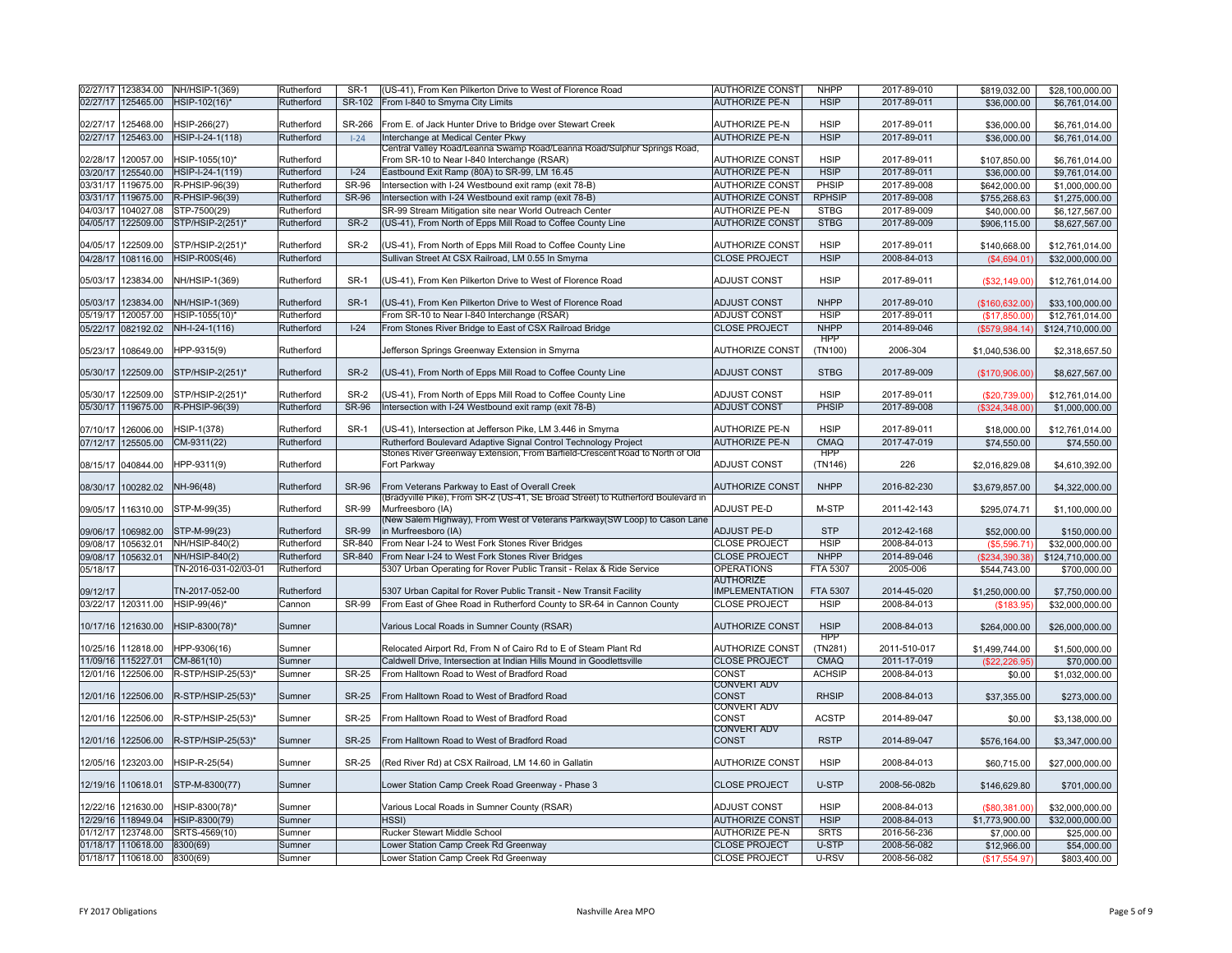|          | 01/25/17 121872.00                       | STP-M-41(21)                         | Sumner           | <b>SR-41</b>     | (US-31W), From North of SR-76 to North of Garland Drive                        | <b>AUTHORIZE ROW</b>                             | U-STBG                     | 2015-56-074                | \$4,000.00                   | \$1,750,511.00                    |
|----------|------------------------------------------|--------------------------------------|------------------|------------------|--------------------------------------------------------------------------------|--------------------------------------------------|----------------------------|----------------------------|------------------------------|-----------------------------------|
|          | 02/27/17 125480.00                       | HSIP-25(56)                          | Sumner           | <b>SR-25</b>     | Intersection at SR-109                                                         | <b>AUTHORIZE PE-N</b>                            | <b>HSIP</b>                | 2017-89-011                | \$36,000.00                  | \$6,761,014.00                    |
|          | 03/03/17 108809.00                       | CM/STP-M-NH-9307(13) Sumner          |                  | SR-258           | SR-6, W City Limits to E City Limits; SR-258, SR-6 to N City Limits            | <b>ADJUST PE-D</b>                               | <b>CMAQ</b>                | 99-NEW-29                  | $($ \$400,000.00)            | \$453,711.00                      |
|          | 03/03/17 108809.00                       | CM/STP-M-NH-9307(13)                 | Sumner           | SR-258           | SR-6, W City Limits to E City Limits; SR-258, SR-6 to N City Limits            | <b>AUTHORIZE CONST</b>                           | CMAQ                       | 99-NEW-29                  | \$400,000.00                 | \$453,711.00                      |
|          | 03/03/17 108809.00                       | CM/STP-M-NH-9307(13) Sumner          |                  | <b>SR-258</b>    | SR-6, W City Limits to E City Limits; SR-258, SR-6 to N City Limits            | <b>AUTHORIZE CONST</b>                           | U-STBG                     | 99-NEW-29                  | \$749,700.00                 | \$966,614.00                      |
|          | 03/06/17 117016.00                       | CM/STP-M-9307(16)                    | Sumner           |                  | Hendersonville                                                                 | <b>CONST</b>                                     | CMAQ                       | 2012-56-171                | \$70,912.00                  | \$1,288,700.00                    |
|          | 03/06/17 117016.00                       | CM/STP-M-9307(16)                    | Sumner           |                  | Hendersonville                                                                 | <b>ADJUST CONST</b>                              | U-STBG                     | 2012-56-171                | \$83,888.00                  | \$875,400.00                      |
|          | 03/10/17 118949.04                       | HSIP-8300(79)                        | Sumner           |                  | HSSI)                                                                          | <b>ADJUST CONST</b>                              | <b>HSIP</b>                | 2008-84-013                | (\$234,595.00)               | \$32,000,000.00                   |
|          | 03/21/17 118375.00                       | STP-M-41(20)                         | Sumner           | <b>SR-41</b>     | (US-31W), Near SR-258 to Clearview Court in White House                        | <b>CLOSE PROJECT</b>                             | U-STP                      | 2012-56-195                | (\$9,486.98)                 | \$386,900.00                      |
|          |                                          |                                      |                  |                  |                                                                                |                                                  |                            |                            |                              |                                   |
| 04/05/17 | 123864.00                                | NH/HSIP-6(123)*                      | Sumner           | SR-6             | (US-31E), From JoAnn Street to Alexander Lane                                  | <b>AUTHORIZE CONST</b>                           | <b>NHPP</b>                | 2017-89-010                | \$1,190,904.00               | \$33,100,000.00                   |
|          | 04/05/17 123864.00                       | NH/HSIP-6(123)*                      | Sumner           | SR-6             | (US-31E), From JoAnn Street to Alexander Lane                                  | <b>AUTHORIZE CONST</b>                           | <b>HSIP</b>                | 2017-89-011                | \$265,915.00                 | \$12,761,014.00                   |
|          | 04/05/17 123844.00                       | NH/HSIP-386(16)<br>NH/HSIP-386(16)   | Sumner<br>Sumner | SR-386<br>SR-386 | From Green Lea Blvd to ramp to SR-174<br>From Green Lea Blvd to ramp to SR-174 | <b>AUTHORIZE CONST</b><br><b>AUTHORIZE CONST</b> | <b>HSIP</b><br><b>NHPP</b> | 2017-89-011<br>2017-89-010 | \$35,192.00                  | \$12,761,014.00                   |
|          | 04/05/17 123844.00                       |                                      |                  | SR-174           |                                                                                |                                                  | <b>HSIP</b>                |                            | \$199,509.00                 | \$33,100,000.00                   |
|          | 04/05/17 123843.00<br>04/05/17 123843.00 | STP/HSIP-174(25)<br>STP/HSIP-174(25) | Sumner<br>Sumner | SR-174           | From SR-386 to E of Walnut Crest Dr<br>From SR-386 to E of Walnut Crest Dr     | <b>AUTHORIZE CONST</b><br><b>AUTHORIZE CONST</b> | <b>STBG</b>                | 2017-89-011<br>2017-89-009 | \$186,126.00<br>\$399,166.00 | \$12.761.014.00                   |
|          | 04/05/17 122513.00                       | STP-NH/HSIP-41(23)                   | Sumner           | <b>SR-41</b>     | (US-31W), From SR-25 to South of TGT Road                                      | <b>AUTHORIZE CONST</b>                           | <b>HSIP</b>                | 2017-89-011                |                              | \$8,627,567.00                    |
|          | 04/05/17 122513.00                       | STP-NH/HSIP-41(23)*                  | Sumner           | <b>SR-41</b>     | (US-31W), From SR-25 to South of TGT Road                                      | <b>AUTHORIZE CONST</b>                           | <b>STBG</b>                | 2017-89-009                | \$175,810.00<br>\$640,914.00 | \$12,761,014.00<br>\$8,627,567.00 |
| 04/05/17 | 122542.00                                | HSIP-76(101)*                        | Sumner           | <b>SR-76</b>     | From SR-25 to SR-109                                                           | <b>AUTHORIZE CONST</b>                           | <b>HSIP</b>                | 2017-89-011                | \$188,589.00                 | \$12,761,014.00                   |
| 04/05/17 | 123860.00                                | NH/HSIP-109(39)                      | Sumner           | SR-109           | From SR-6 to Old Douglas Lane                                                  | <b>AUTHORIZE CONST</b>                           | <b>HSIP</b>                | 2017-89-011                | \$177,771.00                 | \$12,761,014.00                   |
| 04/05/17 | 123860.00                                | NH/HSIP-109(39)                      | Sumner           | SR-109           | From SR-6 to Old Douglas Lane                                                  | <b>AUTHORIZE CONST</b>                           | <b>NHPP</b>                | 2017-89-010                | \$634,299.00                 | \$33,100,000.00                   |
|          | 05/16/17 123153.00                       | STP-M-2069(10)*                      | Sumner           |                  | Kirby Road, From CSX R/R, LM 5.53, to SR-109 in Portland                       | <b>AUTHORIZE PE-D</b>                            | L-STBG                     | 2017-59-904                | \$12,000.00                  | \$810,066.25                      |
| 05/19/17 | 123413.00                                | CM-9306(21)                          | Sumner           |                  | SR-174; Water Ave, From SR-6 to E. Bledsoe St in Gallatin                      | <b>AUTHORIZE PE-D</b>                            | CMAQ                       | 2015-57-216                | \$103,000.00                 | \$1,886,500.00                    |
| 05/30/17 | 123843.00                                | STP/HSIP-174(25)                     | Sumner           | SR-174           | From SR-386 to E of Walnut Crest Dr                                            | <b>ADJUST CONST</b>                              | <b>HSIP</b>                | 2017-89-011                | (\$21,371.00)                | \$12,761,014.00                   |
| 05/30/17 | 123843.00                                | STP/HSIP-174(25)                     | Sumner           | SR-174           | From SR-386 to E of Walnut Crest Dr                                            | <b>ADJUST CONST</b>                              | <b>STBG</b>                | 2017-89-009                | $($ \$55.046.00)             | \$8,627,567.00                    |
| 05/30/17 | 123844.00                                | NH/HSIP-386(16)                      | Sumner           | SR-386           | From Green Lea Blvd to ramp to SR-174                                          | <b>ADJUST CONST</b>                              | <b>HSIP</b>                | 2017-89-011                | (\$7,783.00                  | \$12,761,014.00                   |
| 05/30/17 | 123844.00                                | NH/HSIP-386(16)                      | Sumner           | SR-386           | From Green Lea Blvd to ramp to SR-174                                          | <b>ADJUST CONST</b>                              | <b>NHPP</b>                | 2017-89-010                | (\$23,120.00)                | \$35,100,000.00                   |
| 05/30/17 | 123860.00                                | NH/HSIP-109(39)                      | Sumner           | SR-109           | From SR-6 to Old Douglas Lane                                                  | <b>ADJUST CONST</b>                              | <b>HSIP</b>                | 2017-89-011                | (\$20,991.00)                | \$12,761,014.00                   |
| 05/30/17 | 123860.00                                | NH/HSIP-109(39)                      | Sumner           | SR-109           | From SR-6 to Old Douglas Lane                                                  | <b>ADJUST CONST</b>                              | <b>NHPP</b>                | 2017-89-010                | (\$72,213.00)                | \$35,100,000.00                   |
| 05/30/17 | 122542.00                                | HSIP-76(101)*                        | Sumner           | <b>SR-76</b>     | From SR-25 to SR-109                                                           | <b>ADJUST CONST</b>                              | <b>HSIP</b>                | 2017-89-011                | (S22.405.00)                 | \$12,761,014.00                   |
| 05/30/17 | 122513.00                                | STP-NH/HSIP-41(23)                   | Sumner           | <b>SR-41</b>     | (US-31W), From SR-25 to South of TGT Road                                      | <b>ADJUST CONST</b>                              | <b>HSIP</b>                | 2017-89-011                | (\$19,021.00)                | \$12,761,014.00                   |
|          |                                          |                                      |                  |                  |                                                                                |                                                  |                            |                            |                              |                                   |
| 05/30/17 | 122513.00                                | STP-NH/HSIP-41(23)*                  | Sumner           | <b>SR-41</b>     | (US-31W). From SR-25 to South of TGT Road                                      | <b>ADJUST CONST</b>                              | <b>STBG</b>                | 2017-89-009                | (\$101,521.00)               | \$8,627,567.00                    |
| 05/30/17 | 123864.00                                | NH/HSIP-6(123)*                      | Sumner           | SR-6             | (US-31E). From JoAnn Street to Alexander Lane                                  | <b>ADJUST CONST</b>                              | <b>NHPP</b>                | 2017-89-010                | (\$130,087.00)               | \$35,100,000.00                   |
|          |                                          |                                      |                  |                  |                                                                                |                                                  |                            |                            |                              |                                   |
| 05/30/17 | 123864.00                                | NH/HSIP-6(123)*                      | Sumner           | SR-6             | (US-31E), From JoAnn Street to Alexander Lane                                  | <b>ADJUST CONST</b>                              | <b>HSIP</b>                | 2017-89-011                | \$10,379.00                  | \$12,761,014.00                   |
|          | 06/02/17 121439.00                       | PHSIP/HSIP-4869(10)                  | Sumner           |                  | Saundersville Road, Intersection at SR-386 WB On and Off Ramps (Phase1)        | <b>CLOSE PROJECT</b>                             | <b>HSIP</b>                | 2008-84-013                | \$34,217.92                  | \$32,000,000.00                   |
|          | 06/02/17 121439.00                       | PHSIP/HSIP-4869(10)                  | Sumner           |                  | Saundersville Road, Intersection at SR-386 WB On and Off Ramps (Phase1)        | <b>CLOSE PROJECT</b>                             | PHSIP                      | 2008-84-013                | (\$255.08)                   | \$4,000,000.00                    |
|          |                                          |                                      |                  |                  |                                                                                |                                                  |                            |                            |                              |                                   |
|          | 06/07/17 120483.00                       | STP-M-3944(10)                       | Sumner           |                  | Drakes Creek Road, From Stop Thirty Road to SR-386                             | <b>AUTHORIZE PE-D</b>                            | U-STBG                     | 99-New-28                  | \$76,800.00                  | \$96,000.00                       |
|          |                                          |                                      |                  |                  |                                                                                |                                                  |                            |                            |                              |                                   |
|          | 06/15/17   103818.01                     | NH/HSIP-6(109)*                      | Sumner           | SR-6             | (US-31E), From North of SR-52 to the Kentucky State Line                       | <b>ADJUST CONST</b>                              | <b>HSIP</b>                | 2008-84-013                | \$5,000.00                   | \$32,000,000.00                   |
|          | 06/15/17 103818.01                       | NH/HSIP-6(109)*                      | Sumner           | SR-6             | (US-31E), From North of SR-52 to the Kentucky State Line                       | <b>ADJUST CONST</b>                              | <b>NHPP</b>                | 2014-89-046                | (\$130,000.00)               | \$124,710,000.00                  |
|          |                                          |                                      |                  |                  |                                                                                |                                                  |                            |                            |                              |                                   |
|          | 06/19/17 081753.01                       | NH/HSIP-52(77)*                      | Sumner           | <b>SR-52</b>     | From Jackson Road to East of Harper Road/Ranch Road                            | <b>ADJUST CONST</b>                              | <b>HSIP</b>                | 2008-84-013                | \$5,000.00                   | \$32,000,000.00                   |
|          | 06/19/17 081753.01                       | NH/HSIP-52(77)*                      | Sumner           | SR-52            | From Jackson Road to East of Harper Road/Ranch Road                            | <b>ADJUST CONST</b>                              | <b>NHPP</b>                | 2014-89-046                | $($ \$88,000,00)             | \$124,710,000.00                  |
|          | 07/11/17 123482.00                       | TAP-M-9306(22)                       | Sumner           |                  | Gallatin Citywide Sidewalk Improvements - Phase 1                              | <b>AUTHORIZE PE-D</b>                            | U-TAP                      | 2015-56-067                | \$35,200.00                  | \$100,000.00                      |
|          | 08/25/17 120398.00                       | PHSIP-6(106)*                        | Sumner           | $SR-6$           | (US-31E), Intersection at Deshea Creek Road/Brights Lane                       | <b>CLOSE PROJECT</b><br><b>ADJUST PE-N &amp;</b> | PHSIP                      | 2008-84-013                | (\$36,071.19)                | \$4,000,000.00                    |
|          | 08/31/17 110421.00                       | STP-M/H/NH-9306(15)                  | Sumner           | SR-6             | (US-31E), Intersections at SR-25 and North Locust Ave in Gallatin              | <b>ROW</b>                                       | <b>NHPP</b>                | 2008-54-033                | \$112,000.00                 | \$271,000.00                      |
|          | 09/07/17 121872.00                       | STP-M-41(21)                         | Sumner           | <b>SR-41</b>     | (US-31W), From North of SR-76 to North of Garland Drive                        | <b>AUTHORIZE CONST</b>                           | U-STBG                     | 2015-56-074                | \$1,385,203.00               | \$1,750,511.00                    |
|          | 08/07/17 123036.00                       | BRZ-9312(116)                        | Davidson         |                  | Old Shiloh Road, Bridge over Mansker Creek, LM 0.01 in Nashville (IA)          | <b>AUTHORIZE PE-N</b>                            | <b>BRR-L</b>               | 2016-18-234                | \$20,304.00                  | \$25,380.00                       |
| 10/07/16 | 118151.00                                | SRTS-9305(29)                        | Williamson       |                  | Hunters Bend Elementary School in Franklin                                     | <b>AUTHORIZE CONST</b>                           | <b>SRTS</b>                | 2014-611-031               | \$193,500.00                 | \$203,184.00                      |
|          |                                          |                                      |                  |                  |                                                                                | <b>CONVERT ADV</b>                               |                            |                            |                              |                                   |
| 10/07/16 | 122496.00                                | R-NH/HSIP-397(13)                    | Williamson       | SR-397           | From SR-6 to SR-96 in Franklin                                                 | <b>CONST</b>                                     | <b>ACHSIP</b>              | 2008-84-013                | \$0.00                       | \$1,032,000.00                    |
| 10/07/16 | 122496.00                                |                                      | Williamson       | SR-397           | From SR-6 to SR-96 in Franklin                                                 | <b>CONVERT ADV</b><br><b>CONST</b>               | <b>RHSIP</b>               | 2008-84-013                |                              |                                   |
|          |                                          | R-NH/HSIP-397(13)                    |                  |                  |                                                                                | <b>CONVERT ADV</b>                               |                            |                            | \$61,084.00                  | \$273,000.00                      |
|          | 10/07/16 122496.00                       | R-NH/HSIP-397(13)                    | Williamson       | SR-397           | From SR-6 to SR-96 in Franklin                                                 | <b>CONST</b>                                     | <b>ACNHPP</b>              | 2014-89-046                | \$0.00                       | \$7,833,000.00                    |
|          |                                          |                                      |                  |                  |                                                                                | <b>CONVERT ADV</b>                               |                            |                            |                              |                                   |
|          | 10/07/16 122496.00                       | R-NH/HSIP-397(13)                    | Williamson       | SR-397           | From SR-6 to SR-96 in Franklin                                                 | <b>CONST</b>                                     | <b>RNHPP</b>               | 2014-89-046                | \$182,738.99                 | \$2,171,000.00                    |
|          | 10/07/16 122496.00                       | R-NH/HSIP-397(13)                    | Williamson       | SR-397           | From SR-6 to SR-96 in Franklin                                                 | <b>CONVERT ADV</b><br><b>CONST</b>               | <b>NHPP</b>                | 2014-89-046                | \$306,791.00                 | \$124,710,000.00                  |
|          |                                          |                                      |                  |                  |                                                                                |                                                  |                            |                            |                              |                                   |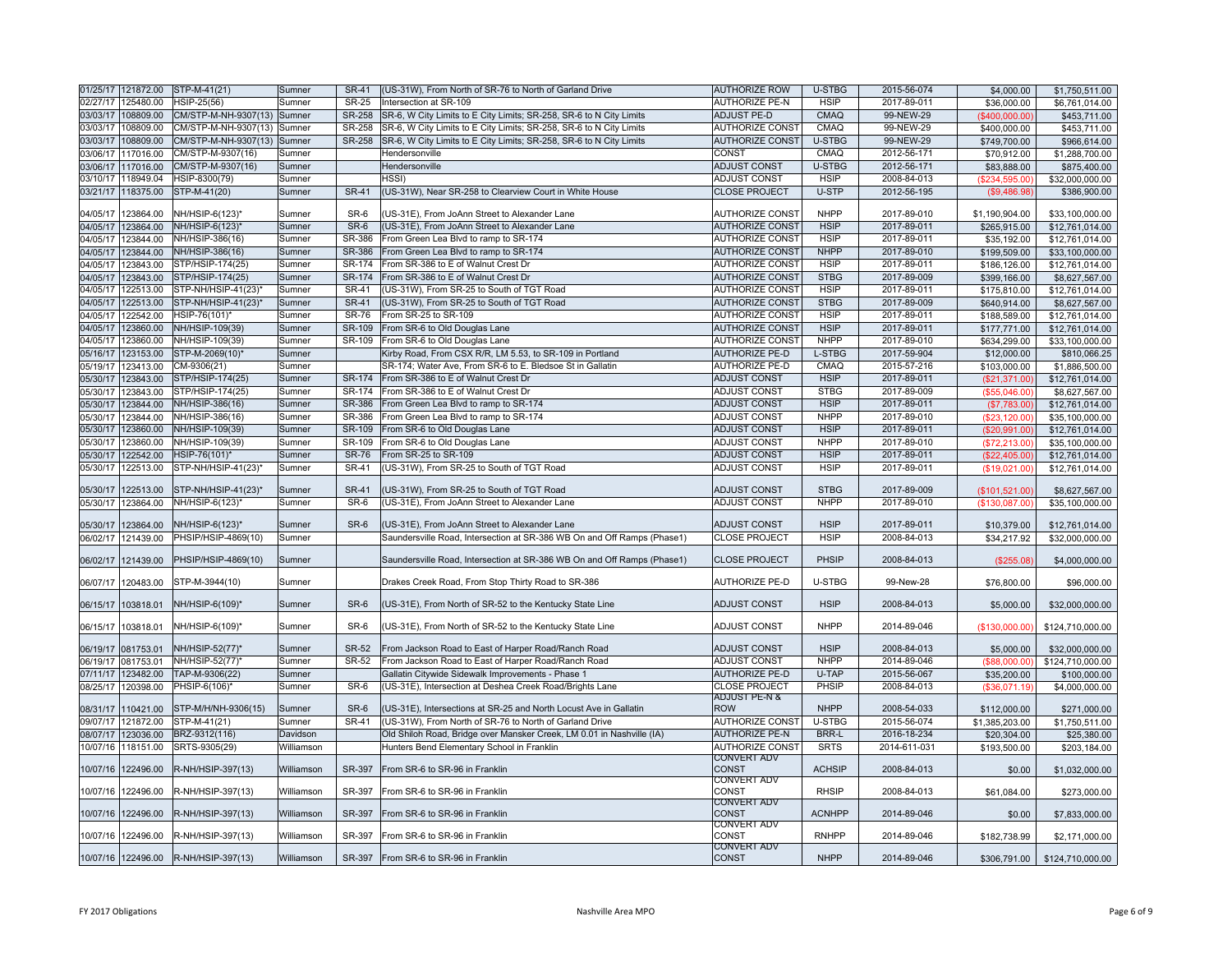|          | 10/10/16 106728.15 | SB-10TN(3)*               | Williamson |              | Natchez Trace Pkwy: Timberland Visitor Center (Phase 2)                              | <b>CLOSE PROJECT</b>        | <b>NSBP</b>   | 2012-69-181  | \$0.00         | \$377,174.00     |
|----------|--------------------|---------------------------|------------|--------------|--------------------------------------------------------------------------------------|-----------------------------|---------------|--------------|----------------|------------------|
|          | 10/12/16 117004.00 | SRTS/STP-M-9400(54)*      | Williamson |              | Fairview Middle School, Phase 1                                                      | <b>AUTHORIZE CONST</b>      | L-STP         | 2014-66-030  | \$179,604.00   | \$225,129.00     |
|          | 10/17/16 121628.00 | HSIP-9400(59)*            | Williamson |              | Various Local Roads in Williamson County (RSAR)                                      | <b>AUTHORIZE CONST</b>      | <b>HSIP</b>   | 2008-84-013  | \$236,000.00   | \$26,000,000.00  |
|          | 10/18/16 121011.00 | HSIP-106(35)*             | Williamson | SR-106       | (US-431, Hillsboro Rd), From Berrys Chapel Rd to Davidson County Line (RSAR)         | <b>AUTHORIZE PE-D</b>       | <b>HSIP</b>   | 2008-84-013  | \$4,500.00     | \$26,000,000.00  |
|          | 10/31/16 102915.02 | STP-253(8)                | Williamson | SR-253       | (Concord Rd), From Sunset Rd to SR-11 (Nolensville Rd)                               | ADJUST CONST                | <b>STP</b>    | 2004-058     | \$400,000.00   |                  |
|          | 11/01/16 123421.00 | CM-9318(7)                | Williamson |              | Brentwood Signal Timing Optimization Program                                         | <b>AUTHORIZE PE-N</b>       | CMAQ          | 2015-67-215  | \$39,000.00    | \$216,000.00     |
|          | 11/17/16 107914.00 | STP-M-106(36)             | Williamson | SR-106       | (US-431, Hillsboro Rd), Intersection at SR-46 (Old Hillsboro Rd)                     | <b>AUTHORIZE PE-D</b>       | U-STP         | 2008-64-037  | \$24,000.00    | \$52,000.00      |
|          | 11/21/16 101202.00 | STP-397(7)                | Williamson | SR-397       | 31) North of Franklin                                                                | <b>CLOSE PROJECT</b>        | <b>STP</b>    | 2008-89-006  | (\$509,775.00) |                  |
|          | 12/01/16 081858.02 | R-STP/HSIP-6(117)*        | Williamson | SR-6         | overhead Bridge                                                                      | CONST                       | <b>ACHSIP</b> | 2008-84-013  | \$0.00         | \$1,032,000.00   |
|          | 12/01/16 081858.02 | R-STP/HSIP-6(117)*        | Williamson | SR-6         | overhead Bridge                                                                      | <b>CONST</b>                | <b>RHSIP</b>  | 2008-84-013  | \$8,354.00     | \$273,000.00     |
|          | 12/01/16 081858.02 | R-STP/HSIP-6(117)*        | Williamson | SR-6         | overhead Bridge                                                                      | CONST                       | <b>ACSTP</b>  | 2014-89-047  | \$0.00         | \$3,138,000.00   |
|          | 12/01/16 081858.02 | R-STP/HSIP-6(117)*        | Williamson | $SR-6$       | overhead Bridge                                                                      | <b>CONST</b>                | <b>RSTP</b>   | 2014-89-047  | \$485,128.00   | \$3,347,000.00   |
| 12/19/16 | 112020.01          | STP-EN-9305(25)           | Williamson |              | Carter Cotton Gin Battlefield Preservation                                           | <b>CLOSE PROJECT</b>        | ENH-B         | 2008-89-087  | (\$102,040.00  | \$10,000,000.00  |
|          | 12/21/16 081858.01 | R-NH/HSIP-6(116)*         | Williamson | SR-6         | Road                                                                                 | CONST                       | <b>ACNHPP</b> | 2014-89-046  | \$0.00         | \$7,833,000.00   |
|          | 12/21/16 081858.01 | R-NH/HSIP-6(116)*         | Williamson | SR-6         | (US-31), From the Maury County Line to North of Thompsons Ridge Road/Buckner<br>Road | <b>CONVERT ADV</b><br>CONST | <b>NHPP</b>   | 2014-89-046  | \$46,016.00    | \$124,710,000.00 |
|          | 12/21/16 081858.01 | R-NH/HSIP-6(116)*         | Williamson | $SR-6$       | Road                                                                                 | CONST                       | <b>RNHPP</b>  | 2014-89-046  | \$478,990.00   | \$2,271,000.00   |
|          | 12/21/16 081858.01 | R-NH/HSIP-6(116)*         | Williamson | SR-6         | Road                                                                                 | CONST                       | <b>ACHSIP</b> | 2008-84-013  | \$0.00         | \$1,032,000.00   |
|          |                    |                           |            |              | (US-31), From the Maury County Line to North of Thompsons Ridge Road/Buckner         | <b>CONVERT ADV</b>          |               |              |                |                  |
|          | 12/21/16 081858.01 | R-NH/HSIP-6(116)*         | Williamson | SR-6         | Road                                                                                 | <b>CONST</b>                | <b>RHSIP</b>  | 2008-84-013  | \$21,748.00    | \$273,000.00     |
|          | 12/22/16 121628.00 | HSIP-9400(59)*            | Williamson |              | Various Local Roads in Williamson County (RSAR)                                      | ADJUST CONST                | <b>HSIP</b>   | 2008-84-013  | (\$77,912.00)  | \$32,000,000.00  |
| 12/30/16 | 119806.01          | HSIP-46(29)*              | Williamson | <b>SR-46</b> | From Leigh Valley Road to Fox Wood Lane (RSAR)                                       | <b>AUTHORIZE CONST</b>      | <b>HSIP</b>   | 2008-84-013  | \$39,600.00    | \$32,000,000.00  |
|          | 01/19/17 115232.00 | CM-9400(51)               | Williamson |              | Throughout Williamson County (Rideshare)                                             | <b>CLOSE PROJECT</b>        | CMAQ          | 2008-85-036  | \$0.23         | \$1,712,500.00   |
|          | 01/23/17 115693.00 | STP-M-9324(1)*            | Williamson |              | Cox Pike and Cumberland Drive in Fairview                                            | <b>CLOSE PROJECT</b>        | L-STP         | 2011-610-165 | (\$58,198.65)  | \$489,621.00     |
| 01/24/17 | 113153.00          | HSIP-R00S(144)*           | Williamson |              | New Town Road at CSX R/R Near College Grove                                          | <b>CLOSE PROJECT</b>        | <b>HSIP</b>   | 2008-84-013  | (\$24,273.66)  | \$32,000,000.00  |
| 01/25/17 | 113152.00          | HSIP-R00S(145)*           | Williamson |              | Owen Hill Road at CSX R/R near College Grove                                         | <b>CLOSE PROJECT</b>        | <b>HSIP</b>   | 2008-84-013  | (\$78,159.29)  | \$32,000,000.00  |
| 02/27/17 | 125482.00          | HSIP-I-840(7)*            | Williamson | $I - 840$    | From South of Pinewood Road to Boston Theta Road                                     | <b>AUTHORIZE PE-N</b>       | <b>HSIP</b>   | 2017-89-011  | \$36,000.00    | \$6,761,014.00   |
| 02/28/17 | 119806.00          | HSIP-46(23)*              | Williamson | <b>SR-46</b> | From SR-106 to SR-96 (RSAR)                                                          | <b>AUTHORIZE CONST</b>      | <b>HSIP</b>   | 2017-89-011  | \$210,000.00   | \$6,761,014.00   |
|          | 02/28/17 121011.00 | HSIP-106(35)              | Williamson | SR-106       | (US-431, Hillsboro Rd), From Berrys Chapel Rd to Davidson County Line (RSAR)         | <b>AUTHORIZE CONST</b>      | <b>HSIP</b>   | 2017-89-011  | \$123,000.00   | \$6,761,014.00   |
| 02/28/17 | 125477.00          | HSIP-I-65-2(111)*         | Williamson | $I-65$       | at Northbound Ramp from I-840                                                        | <b>AUTHORIZE PE-N</b>       | <b>HSIP</b>   | 2017-89-011  | \$36,000.00    | \$6,761,014.00   |
| 03/10/17 | 125550.00          | HSIP-R-4159(10)*          | Williamson |              | Wilson Pike Circle at CSX railroad, LM 0.36 in Brentwood                             | <b>AUTHORIZE PE-N</b>       | <b>HSIP</b>   | 2017-89-011  | \$13,500.00    | \$9,761,014.00   |
| 03/21/17 | 120886.00          | HSIP-6(107)*              | Williamson | SR-6         | <b>Thompson's Station</b>                                                            | <b>CLOSE PROJECT</b>        | <b>HSIP</b>   | 2008-84-013  | (\$26,816.71)  | \$32,000,000.00  |
| 03/22/17 | 122442.00          | HSIP-96(45)*              | Williamson | <b>SR-96</b> | (Murfreesboro Road), From Oxford Glen Drive to Trinity Elementary School             | <b>CLOSE PROJECT</b>        | <b>HSIP</b>   | 2008-84-013  | (\$34,775.42)  | \$32,000,000.00  |
| 03/29/17 | 101454.01          | STP-397(8)                | Williamson | SR-397       | North of Franklin                                                                    | <b>ADJUST PE</b>            | <b>STP</b>    | 2009-61-034  | \$337,411.00   | \$9,000,000.00   |
|          | 04/06/17 120788.00 | HSIP-252(12) <sup>*</sup> | Williamson | SR-252       | (Wilson Pk), From SR-96 to McEwen Dr (RSAR)                                          | <b>AUTHORIZE CONST</b>      | <b>HSIP</b>   | 2017-89-011  | \$136,800.00   | \$12,761,014.00  |
| 05/01/17 | 119806.00          | HSIP-46(23)*              | Williamson | <b>SR-46</b> | From SR-106 to SR-96 (RSAR)                                                          | <b>ADJUST CONST</b>         | <b>HSIP</b>   | 2017-89-011  | (\$30,000.00)  | \$12,761,014.00  |
|          | 05/01/17 121011.00 | HSIP-106(35)              | Williamson | SR-106       | (US-431, Hillsboro Rd), From Berrys Chapel Rd to Davidson County Line (RSAR)         | ADJUST CONST                | <b>HSIP</b>   | 2017-89-011  | (\$24,000.00)  | \$12,761,014.00  |
|          | 05/11/17 123862.00 | STP-NH/HSIP-106(41)       | Williamson | SR-106       | (US-431), From SR-397 to SR-96                                                       | <b>AUTHORIZE CONST</b>      | <b>HSIP</b>   | 2017-89-011  | \$75,306.00    | \$12,761,014.00  |
|          | 05/11/17 123862.00 | STP-NH/HSIP-106(41)       | Williamson | SR-106       | (US-431), From SR-397 to SR-96                                                       | <b>AUTHORIZE CONST</b>      | <b>STBG</b>   | 2017-89-009  | \$279,444.00   | \$8,627,567.00   |
|          | 05/17/17 105717.00 | NH/STP-M-6(83)            | Williamson | SR-6         | Brentwood                                                                            | <b>AUTHORIZE CONST</b>      | <b>ACNHPP</b> | 2006-408     | \$0.00         | \$33,835,000.00  |
|          | 06/01/17 122496.00 | R-NH/HSIP-397(13)         | Williamson | SR-397       | From SR-6 to SR-96 in Franklin                                                       | <b>CLOSE PROJECT</b>        | <b>NHPP</b>   | 2014-89-046  | (\$51,737.19)  | \$124,710,000.00 |
|          | 06/01/17 122499.00 | STP/HSIP-246(4)*          | Williamson | SR-246       | From Mile End Road to Forrest Street                                                 | <b>CLOSE PROJECT</b>        | <b>HSIP</b>   | 2008-84-013  | \$3,560.47     | \$32,000,000.00  |
|          | 06/01/17 122499.00 | STP/HSIP-246(4)*          | Williamson | SR-246       | From Mile End Road to Forrest Street                                                 | <b>CLOSE PROJECT</b>        | <b>STP</b>    | 2014-89-047  | (\$23,383.78)  | \$23,000,000.00  |
|          | 06/05/17 107914.00 | STP-M-106(36)             | Williamson | SR-106       | (US-431, Hillsboro Rd), Intersection at SR-46 (Old Hillsboro Rd)                     | ADJUST PE-D                 | <b>U-STBG</b> | 2008-64-037  | \$83,400.00    | \$104,250.00     |
|          |                    |                           |            |              |                                                                                      |                             |               |              |                |                  |
| 06/06/17 | 122527.00          | HSIP-248(14)*             | Williamson | SR-248       | (Goose Creek Bypass), From SR-6 to SR-106 (Lewisburg Pike)                           | <b>CLOSE PROJECT</b>        | <b>HSIP</b>   | 2008-84-013  | (\$2,896.49)   | \$32,000,000.00  |
| 06/23/17 | 123421.00          | CM-9318(7)                | Williamson |              | Brentwood Signal Timing Optimization Program                                         | <b>AUTHORIZE PE-D</b>       | <b>CMAQ</b>   | 2015-67-215  | \$177,000.00   | \$216,000.00     |
|          | 06/27/17 102915.02 | STP-253(8)                | Williamson | SR-253       | (Concord Rd), From Sunset Rd to SR-11 (Nolensville Rd)                               | ADJUST CONST                | <b>STP</b>    | 2004-058     | \$280,000.00   |                  |
| 07/05/17 | 125225.00          | CM-9400(61)               | Williamson |              | TMA Regional Vanpool, Carpool, and One Stop Shop                                     | <b>PROJECT</b>              | <b>CMAQ</b>   | 2015-65-219  | \$1,695,835.00 | \$1,695,835.00   |
| 07/24/17 | 108854.04          | STP-EN-9400(52)*          | Williamson |              | Thompson's Station Greenways - Phase I                                               | <b>CLOSE PROJECT</b>        | ENH           | 2012-66-189  | (\$60,089.46)  | \$747,922.00     |
|          | 07/28/17 118930.00 | PHSIP-6(102)*             | Williamson | SR-6         | (US-31), From SR-248 to SR-397 (RSAR)                                                | <b>CLOSE PROJECT</b>        | PHSIP         | 2008-84-013  | (\$14,844.56)  | \$4,000,000.00   |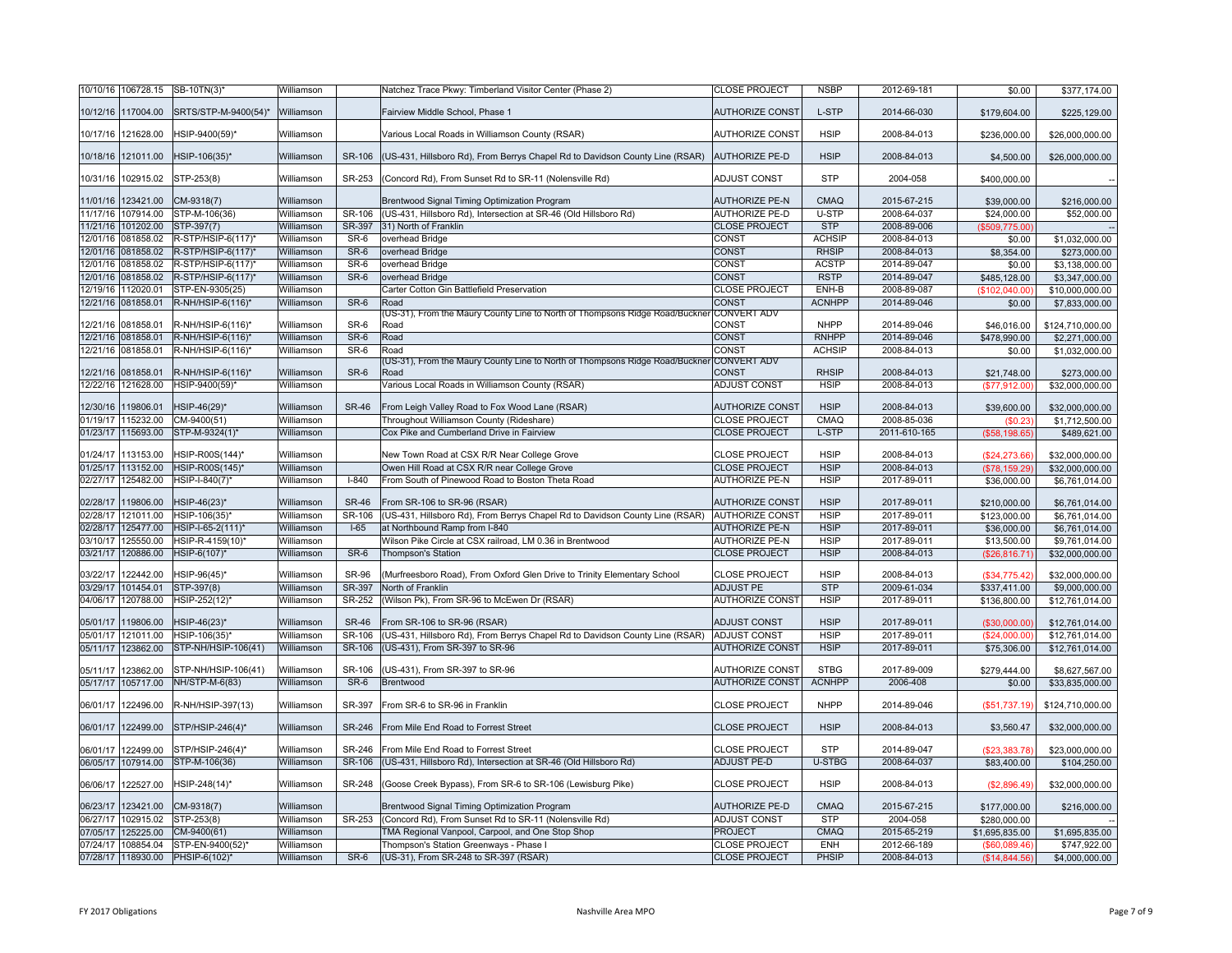|          |                      |                      |            |               |                                                                                                                                                           | <b>ADJUST ROW &amp;</b>     |                 |             |                  |                 |
|----------|----------------------|----------------------|------------|---------------|-----------------------------------------------------------------------------------------------------------------------------------------------------------|-----------------------------|-----------------|-------------|------------------|-----------------|
| 07/31/17 | 106994.00            | STP-M-253(6)         | Williamson | SR-253        | (Concord Road), From Wilson Pike to Arrowhead Drive in Brentwood                                                                                          | CONST                       | U-STP           | 2006-013    | (\$636,000.00)   | \$3,550,000.00  |
|          | 08/04/17 104027.05   | STP-9400(60)*        | Williamson |               | City of Brentwood, Little Harpeth West Branch, Stream Mitigation                                                                                          | <b>AUTHORIZE PE-D</b>       | <b>STBG</b>     | 2017-89-009 | \$16,000.00      | \$8,627,567.00  |
|          | 08/18/17 105717.00   | NH/STP-M-6(83)       | Williamson | SR-6          | (US-31), From South of SR-441(Moores Lane) to SR-253(Concord Road) in<br>Brentwood                                                                        | <b>CONVERT ADV</b><br>CONST | <b>ACNHPP</b>   | 2006-408    | \$0.00           |                 |
|          | 08/18/17 105717.00   | NH/STP-M-6(83)       | Williamson | SR-6          | Brentwood                                                                                                                                                 | <b>ADJUST CONST</b>         | <b>NHPP</b>     | 2006-408    | \$22,023,356.00  | \$33,835,000.00 |
|          |                      |                      |            |               | (US-31), From South of SR-441(Moores Lane) to SR-253(Concord Road) in                                                                                     |                             |                 |             |                  |                 |
| 08/18/17 | 105717.00            | NH/STP-M-6(83)       | Williamson | SR-6          | Brentwood                                                                                                                                                 | <b>ADJUST CONST</b>         | U-STP           | 2006-408    | \$636,000.00     |                 |
|          | 09/01/17 122473.00   | STP/HSIP-106(38)*    | Williamson | <b>SR-106</b> | (US-431), From Maury County Line to Critz Lane                                                                                                            | <b>ADJUST CONST</b>         | <b>STP</b>      | 2014-89-047 | \$60,000.00      | \$23,000,000.00 |
|          | 09/15/17 120788.01   | HSIP-252(13)*        | Williamson | SR-252        | at CSXT Underpasses LM 3.59 and LM 5.26 (RSAR)                                                                                                            | <b>AUTHORIZE PE-D</b>       | <b>HSIP</b>     | 2017-89-011 | \$36,000.00      | \$12,761,014.00 |
| 03/31/17 |                      | X417                 | Williamson |               | Authority                                                                                                                                                 | <b>IMPLEMENTATION</b>       | <b>FTA 5307</b> | 2011-65-016 | \$960,000.00     | \$10,381,250.00 |
| 10/28/16 | 125072.00            | STP-M-4285(12)*      | Wilson     |               | South Hartmann Dr, From Leeville Pike to S of Hickory Ridge in Lebanon                                                                                    | <b>AUTHORIZE PE-N</b>       | L-STP           | 2010-79-005 | \$12,000.00      | \$797,243.00    |
|          | 11/08/16 100281.03   | NH-109(32)*          | Wilson     | SR-109        | From S of Dry Fork Creek to S of Cumberland River                                                                                                         | <b>ADJUST PE-D</b>          | <b>NHPP</b>     | 2009-72-036 | \$280,000.00     | \$15,300,000.00 |
|          |                      |                      |            |               |                                                                                                                                                           |                             |                 |             |                  |                 |
|          | 11/21/16 117882.00   | STP-M-9309(19)*      | Wilson     |               | Various Roads in the City of Lebanon                                                                                                                      | <b>CLOSE PROJECT</b>        | L-STP           | 2010-79-005 | (\$162, 364.33)  | \$1,286,714.00  |
|          | 11/23/16 123750.00   | SRTS-9322(3)         | Wilson     |               | Eliza Patton Elementary and Mt. Juliet Middle School in Mount Juliet                                                                                      | <b>AUTHORIZE PE-N</b>       | <b>SRTS</b>     | 2016-76-237 | \$7,000.00       | \$17,000.00     |
| 12/05/16 | 120068.00            | R-PHSIP-10(62)*      | Wilson     | SR-10         | (US-231) At entrance to Flea Market, LM 6.07 to LM 6.25                                                                                                   | CONST                       | <b>ACPHSIP</b>  | 2008-84-013 | \$0.00           | \$1,280,000.00  |
|          | 12/05/16 120068.00   | R-PHSIP-10(62)*      | Wilson     | SR-10         | (US-231) At entrance to Flea Market, LM 6.07 to LM 6.25                                                                                                   | CONST                       | PHSIP           | 2008-84-013 | \$92,790.00      | \$4,000,000.00  |
| 12/05/16 | 120068.00            | R-PHSIP-10(62)*      | Wilson     | SR-10         | (US-231) At entrance to Flea Market, LM 6.07 to LM 6.25                                                                                                   | CONST                       | <b>RPHSIP</b>   | 2008-84-013 | \$97,511.00      | \$1,000,213.00  |
|          | 12/15/16 100281.02   | NH-109(31)*          | Wilson     | SR-109        | From North of SR-24(US-70) to South of Dry Fork Creek                                                                                                     | <b>ADJUST PE-D</b>          | <b>NHPP</b>     | 2009-72-035 | \$180,000.00     | \$3,600,000.00  |
| 12/15/16 | 115745.00            | STP-M-9322(1)        | Wilson     |               | 70. Lebanon Road)                                                                                                                                         | <b>ADJUST CONST</b>         | U-STP           | 2008-71-038 | \$344,000.00     | \$18,750,000.00 |
|          | 12/19/16 114385.00   | SRTS-9309(15)        | Wilson     |               | Walter J. Baird Middle School                                                                                                                             | <b>CLOSE PROJECT</b>        | <b>SRTS</b>     | 2014-76-033 | (\$3,529.40)     | \$215,330.00    |
| 01/23/17 | 115236.00            | CM-24(43)            | Wilson     | <b>SR-24</b>  | (US-70), West Main Corridor                                                                                                                               | <b>CLOSE PROJECT</b>        | <b>CMAQ</b>     | 2011-77-037 | (\$1,786.43)     | \$114,000.00    |
|          | 01/23/17 117092.00   | PHSIP/STP-EN-10(47)* | Wilson     | <b>SR-10</b>  | (US-231, Cumberland Street), Intersection at SR-24 (Main Street) in Lebanon                                                                               | <b>CLOSE PROJECT</b>        | PHSIP           | 2008-84-013 |                  |                 |
|          |                      |                      |            | SR-171        |                                                                                                                                                           |                             | <b>HSIP</b>     |             | (\$3,120.29)     | \$4,000,000.00  |
| 01/26/17 | 114606.00            | HSIP-171(25)         | Wilson     |               | From North of I-40 West Ramp to South of Stone Gate Drive                                                                                                 | <b>CLOSE PROJECT</b>        |                 | 2008-84-013 | \$5,559.63       | \$32,000,000.00 |
|          | 02/14/17 115370.84   | HSIP-9500(17)        | Wilson     |               | Various Local Roads in Wilson County (Local Roads Safety Initiative)<br>(US-70), Intersection at Bluebird Road/C.L. Manier Street (Includes Signal Timing | <b>CLOSE PROJECT</b>        | <b>HSIP</b>     | 2008-84-013 | (\$2,346.79)     | \$32,000,000.00 |
| 02/16/17 | 120400.00            | R-PHSIP-26(63)*      | Wilson     | <b>SR-26</b>  | from SR-24 to Tennessee Boulevard) in Lebanon                                                                                                             | <b>AUTHORIZE CONST</b>      | <b>RPHSIP</b>   | 2017-89-008 | \$40,630.00      | \$1,275,000.00  |
| 02/16/17 | 120400.00            | R-PHSIP-26(63)*      | Wilson     | SR-26         | (US-70), Intersection at Bluebird Road/C.L. Manier Street (Includes Signal Timing<br>from SR-24 to Tennessee Boulevard) in Lebanon                        | <b>AUTHORIZE CONST</b>      | PHSIP           | 2017-89-008 | \$123,000.00     |                 |
|          | 02/28/17 125474.00   | HSIP-26(70)*         | Wilson     | <b>SR-26</b>  | From Phelan Drive to Maddox-Simpson Parkway                                                                                                               | <b>AUTHORIZE PE-N</b>       | <b>HSIP</b>     | 2017-89-011 |                  | \$455,624.00    |
|          |                      |                      |            |               |                                                                                                                                                           |                             |                 |             | \$36,000.00      | \$6,761,014.00  |
|          | 02/28/17 125470.00   | <b>HSIP-24(67)</b>   | Wilson     | <b>SR-24</b>  | From Terrace Hill Road to Adeles Garden Road                                                                                                              | <b>AUTHORIZE PE-N</b>       | <b>HSIP</b>     | 2017-89-011 | \$36,000.00      | \$6,761,014.00  |
|          | 03/01/17 110508.01   | CM/STP-EN-9309(14)*  | Wilson     |               | Cedar City Trails - Phase V (Barton's Creek South) in Lebanon                                                                                             | <b>CLOSE PROJECT</b>        | <b>ENH</b>      | 2011-76-035 | (\$18,566.00)    | \$1,278,937.00  |
|          | 03/01/17 110508.01   | CM/STP-EN-9309(14)*  | Wilson     |               | Cedar City Trails - Phase V (Barton's Creek South) in Lebanon                                                                                             | <b>CLOSE PROJECT</b>        | CMAQ            | 2011-76-035 | \$23,266.24      | \$159,500.00    |
| 03/10/17 | 125559.00            | HSIP-R00S(382)*      | Wilson     |               | Tennessee Blvd at NERR, LM 0.461 in Lebanon                                                                                                               | <b>AUTHORIZE PE-N</b>       | <b>HSIP</b>     | 2017-89-011 | \$13,500.00      | \$9,761,014,00  |
|          | 03/21/17 101868.01   | HSIP-24(57)*         | Wilson     | <b>SR-24</b>  | (US-70), From East of Park Glen Drive to East of SR-109 Ramps                                                                                             | <b>CLOSE PROJECT</b>        | <b>HSIP</b>     | 2008-84-013 | \$25,555.04      | \$32,000,000.00 |
| 04/05/17 | 125298.00            | STP/HSIP-171(30)     | Wilson     | SR-171        | From I-40 to Division Street in Mount Juliet                                                                                                              | <b>AUTHORIZE CONST</b>      | <b>HSIP</b>     | 2017-89-011 | \$193,911.00     | \$12,761,014.00 |
| 04/05/17 | 125298.00            | STP/HSIP-171(30)     | Wilson     | SR-171        | From I-40 to Division Street in Mount Juliet                                                                                                              | <b>AUTHORIZE CONST</b>      | <b>STBG</b>     | 2017-89-009 | \$623,066.00     | \$8,627,567.00  |
|          | 04/05/17 123856.00   | NH/HSIP-109(37)*     | Wilson     | SR-109        | From I-840 to I-40                                                                                                                                        | <b>AUTHORIZE CONST</b>      | <b>HSIP</b>     | 2017-89-011 | \$160,977.00     | \$12,761,014.00 |
|          | 04/05/17 123856.00   | NH/HSIP-109(37)*     | Wilson     | SR-109        | From I-840 to I-40                                                                                                                                        | <b>AUTHORIZE CONST</b>      | <b>NHPP</b>     | 2017-89-010 | \$919,258.00     | \$33,100,000.00 |
| 04/21/17 | 114169.00            | IM-40-5(140)*        | Wilson     | $I-40$        | From West of SR-171 to East of SR-109 (DESIGN BUILD)                                                                                                      | CONST                       | IM              | 2011-72-107 | (\$4,140,000,00) | \$48,750,000.00 |
|          | 05/03/17 120400.00   | R-PHSIP-26(63)*      | Wilson     | <b>SR-26</b>  | from SR-24 to Tennessee Boulevard) in Lebanon                                                                                                             | ADJUST CONST                | PHSIP           | 2017-89-008 | (\$30,065.00)    | \$1,000,000.00  |
|          |                      |                      |            |               |                                                                                                                                                           |                             |                 |             |                  |                 |
|          | 05/30/17 125298.00   | STP/HSIP-171(30)     | Wilson     | SR-171        | From I-40 to Division Street in Mount Juliet                                                                                                              | <b>ADJUST CONST</b>         | <b>HSIP</b>     | 2017-89-011 | (\$9,806.00)     | \$12,761,014.00 |
|          | 05/30/17 125298.00   | STP/HSIP-171(30)     | Wilson     | SR-171        | From I-40 to Division Street in Mount Juliet                                                                                                              | <b>ADJUST CONST</b>         | <b>STBG</b>     | 2017-89-009 | (\$78,156.00)    | \$8,627,567.00  |
| 05/31/17 | 123856.00            | NH/HSIP-109(37)*     | Wilson     | SR-109        | From I-840 to I-40                                                                                                                                        | ADJUST CONST                | <b>HSIP</b>     | 2017-89-011 | (\$16,008.00)    | \$12,761,014.00 |
|          | 05/31/17   123856.00 | NH/HSIP-109(37)*     | Wilson     | SR-109        | From I-840 to I-40                                                                                                                                        | <b>ADJUST CONST</b>         | <b>NHPP</b>     | 2017-89-010 | (S141, 840.00)   | \$35,100,000.00 |
|          |                      |                      |            |               |                                                                                                                                                           |                             |                 |             |                  |                 |
|          | 06/15/17 101462.02   | STP-141(21)*         | Wilson     | SR-141        | From Tomlinson Place to South of the Trousdale County Line                                                                                                | <b>CLOSE PROJECT</b>        | <b>STP</b>      | 2008-89-006 | (\$1,342,836.54) |                 |
|          | 07/07/17 126002.00   | HSIP-10(68)*         | Wilson     | <b>SR-10</b>  | (US-231), From Fisher Lane to Trousdale County Line                                                                                                       | <b>AUTHORIZE PE-N</b>       | <b>HSIP</b>     | 2017-89-011 | \$18,000.00      | \$12,761,014.00 |
| 07/07/17 | 126001.00            | HSIP-265(17)         | Wilson     | SR-265        | Intersection at Adams Lane, LM 2.315 in Wilson County                                                                                                     | AUTHORIZE PE-N              | <b>HSIP</b>     | 2017-89-011 | \$18,000.00      | \$12,761,014.00 |
|          | 07/28/17 113400.01   | HSIP-R-26(36)*       | Wilson     | <b>SR-26</b>  | (US-70, Sparta Pike) and Depot Avenue at Nashville & Eastern R/R in Watertown                                                                             | <b>CLOSE PROJECT</b>        | <b>HSIP</b>     | 2008-84-013 | (\$91,537.23)    | \$32,000,000.00 |
|          | 08/25/17 117816.00   | PHSIP-24(55)         | Wilson     | <b>SR-24</b>  | (US-70), Intersection at North Greenhill Road, LM 2.34 in Mt. Juliet                                                                                      | <b>CLOSE PROJECT</b>        | PHSIP           | 2008-84-013 | \$3,437.97       | \$4,000,000.00  |
|          | 08/28/17 122535.00   | HSIP-266(23)*        | Wilson     | SR-266        | From SR-265 to Moriah Drive                                                                                                                               | <b>CLOSE PROJECT</b>        | <b>HSIP</b>     | 2008-84-013 | (\$16,092.33)    | \$32,000,000.00 |